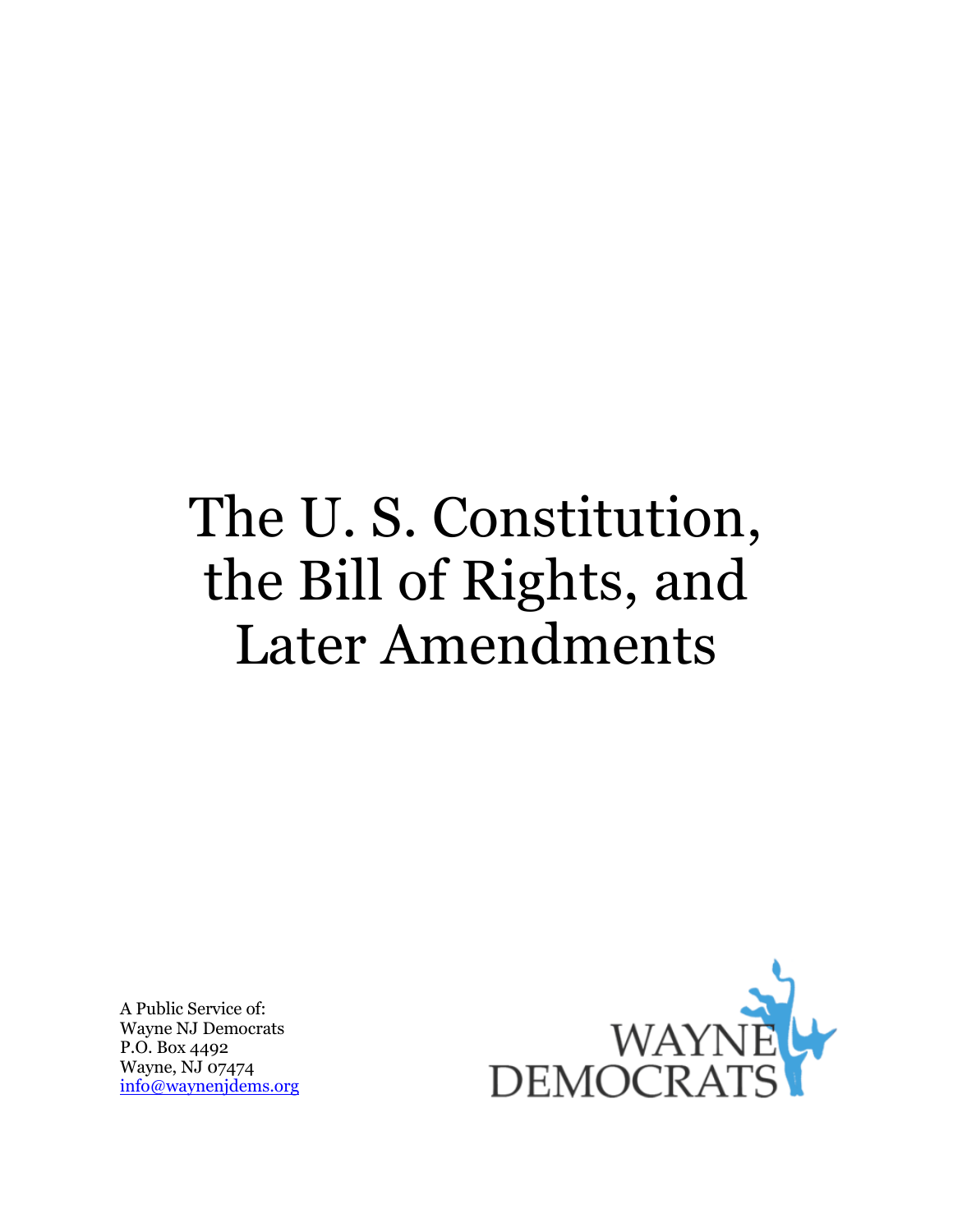

## Contents

| Section 1 - All law making power in 2 houses, Senate and House of Representatives 4 |
|-------------------------------------------------------------------------------------|
|                                                                                     |
|                                                                                     |
|                                                                                     |
|                                                                                     |
|                                                                                     |
|                                                                                     |
|                                                                                     |
|                                                                                     |
|                                                                                     |
|                                                                                     |
|                                                                                     |
|                                                                                     |
|                                                                                     |
|                                                                                     |
|                                                                                     |
|                                                                                     |
|                                                                                     |
|                                                                                     |
|                                                                                     |
|                                                                                     |
|                                                                                     |
|                                                                                     |
|                                                                                     |
|                                                                                     |
|                                                                                     |
|                                                                                     |
|                                                                                     |
|                                                                                     |
|                                                                                     |
|                                                                                     |
|                                                                                     |
| Amendment 4 - Protection from Unreasonable Searches and Seizures 16                 |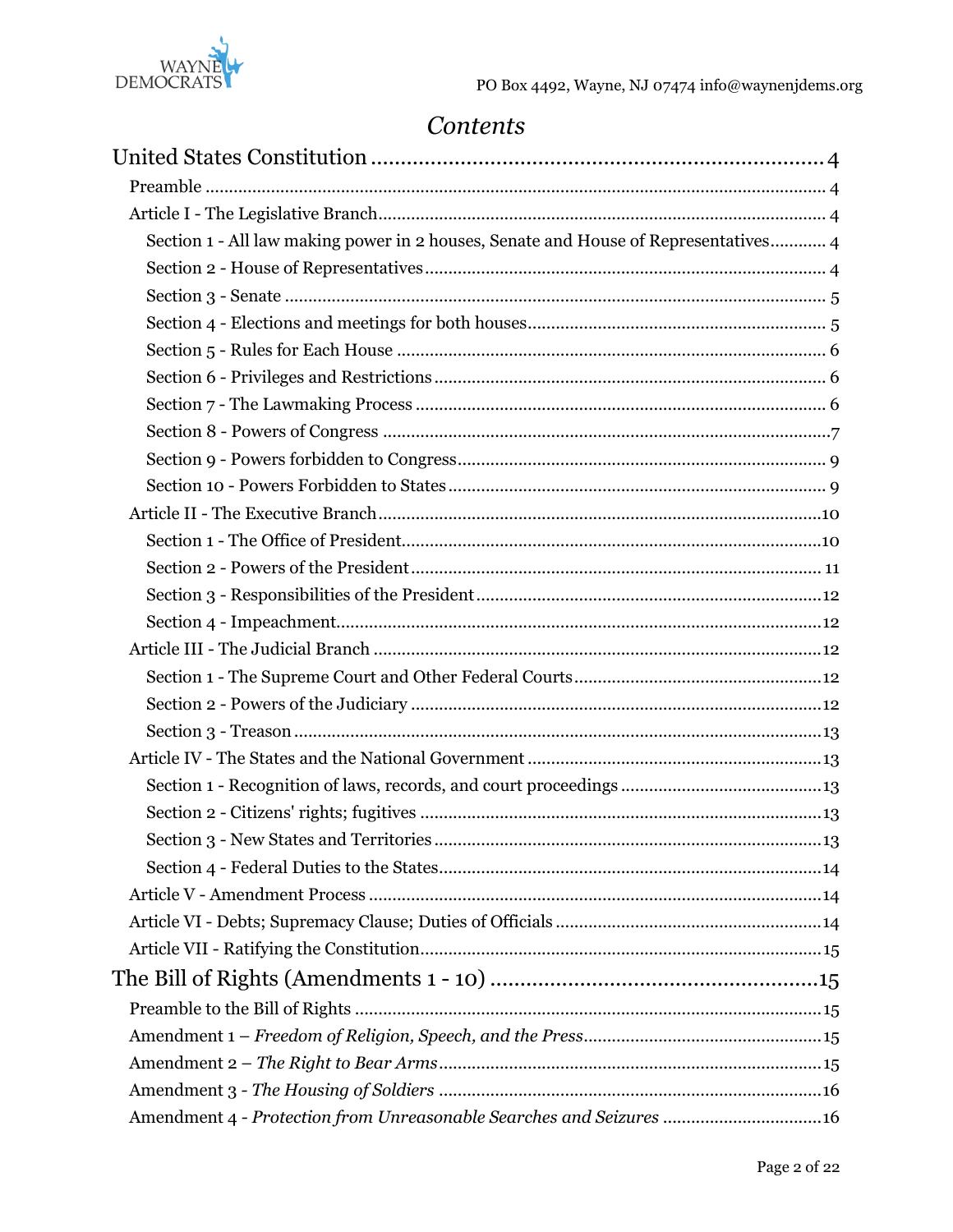

| Amendment 10 - Undelegated Powers Kept by the States and the People16  |
|------------------------------------------------------------------------|
|                                                                        |
|                                                                        |
|                                                                        |
|                                                                        |
|                                                                        |
|                                                                        |
|                                                                        |
|                                                                        |
|                                                                        |
|                                                                        |
|                                                                        |
|                                                                        |
|                                                                        |
|                                                                        |
|                                                                        |
|                                                                        |
| Amendment 27 - Changes in Salaries of Senators and Representatives  22 |
|                                                                        |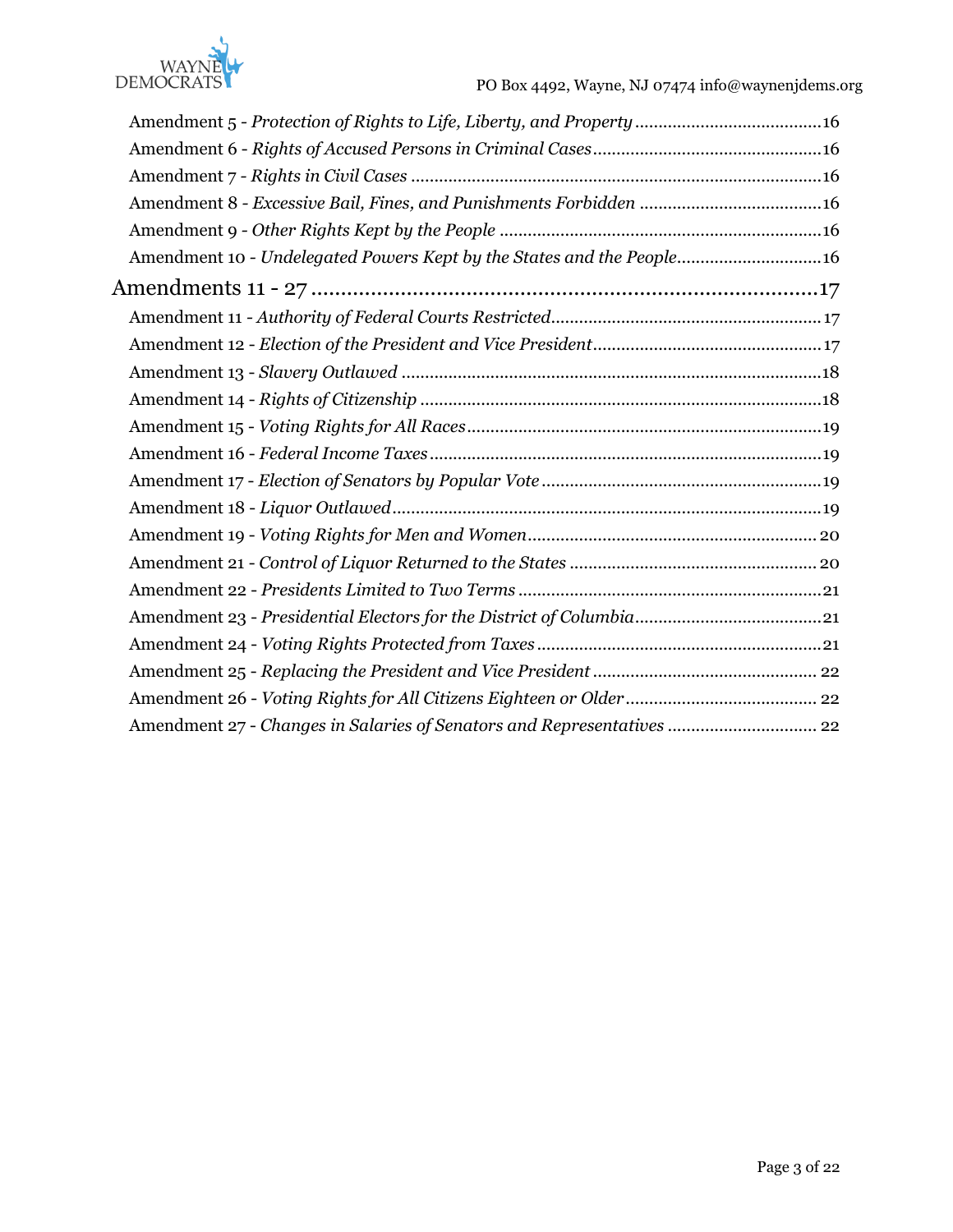

## **United States Constitution**

## <span id="page-3-1"></span><span id="page-3-0"></span>**Preamble**

We the People of the United States, in Order to form a more perfect Union, establish Justice, insure domestic Tranquility, provide for the common defense, promote the general Welfare, and secure the Blessings of Liberty to ourselves and our Posterity, do ordain and establish this Constitution for the United States of America.

## <span id="page-3-2"></span>**Article I - The Legislative Branch**

#### <span id="page-3-3"></span>*Section 1 - All law making power in 2 houses, Senate and House of Representatives*

All legislative Powers herein granted shall be vested in a Congress of the United States, which shall consist of a Senate and House of Representatives.

#### <span id="page-3-4"></span>*Section 2 - House of Representatives*

- 1. *Two-year terms; election of members.* The House of Representatives shall be composed of Members chosen every second Year by the People of the several States, and the Electors in each State shall have the Qualifications requisite for Electors of the most numerous Branch of the State Legislature.
- 2. *Qualifications for House of Representatives* No Person shall be a Representative who shall not have attained to the Age of twenty-five Years, and been seven Years a Citizen of the United States, and who shall not, when elected, be an Inhabitant of that State in which he shall be chosen.
- 3. *Representatives and taxes apportioned by population*
	- [Representatives and direct Taxes shall be apportioned among the several States which may be included within this Union, according to their respective Numbers, which shall be determined by adding to the whole Number of free Persons, including those bound to Service for a Term of Years, and excluding Indians not taxed, three fifths of all other Persons.] The words in brackets have been superseded by Amendment 14 section 2. The actual Enumeration shall be made within three Years after the first Meeting of the Congress of the United States, and within every subsequent Term of ten Years, in such Manner as they shall by Law direct. The number of Representatives shall not exceed one for every thirty Thousand, but each State shall have at Least one Representative; [and until such enumeration shall be made, the state of New Hampshire shall be entitled to chuse three, Massachusetts eight, Rhode Island and Providence Plantations one, Connecticut five, New York six, New Jersey four, Pennsylvania eight, Delaware one, Maryland six, Virginia ten, North Carolina five, South Carolina five, and Georgia three.] The words in brackets have been obsolete since 1793.
- 4. *Filling vacancies*

When vacancies happen in the Representation from any State, the Executive Authority thereof shall issue Writs of Election to fill such Vacancies.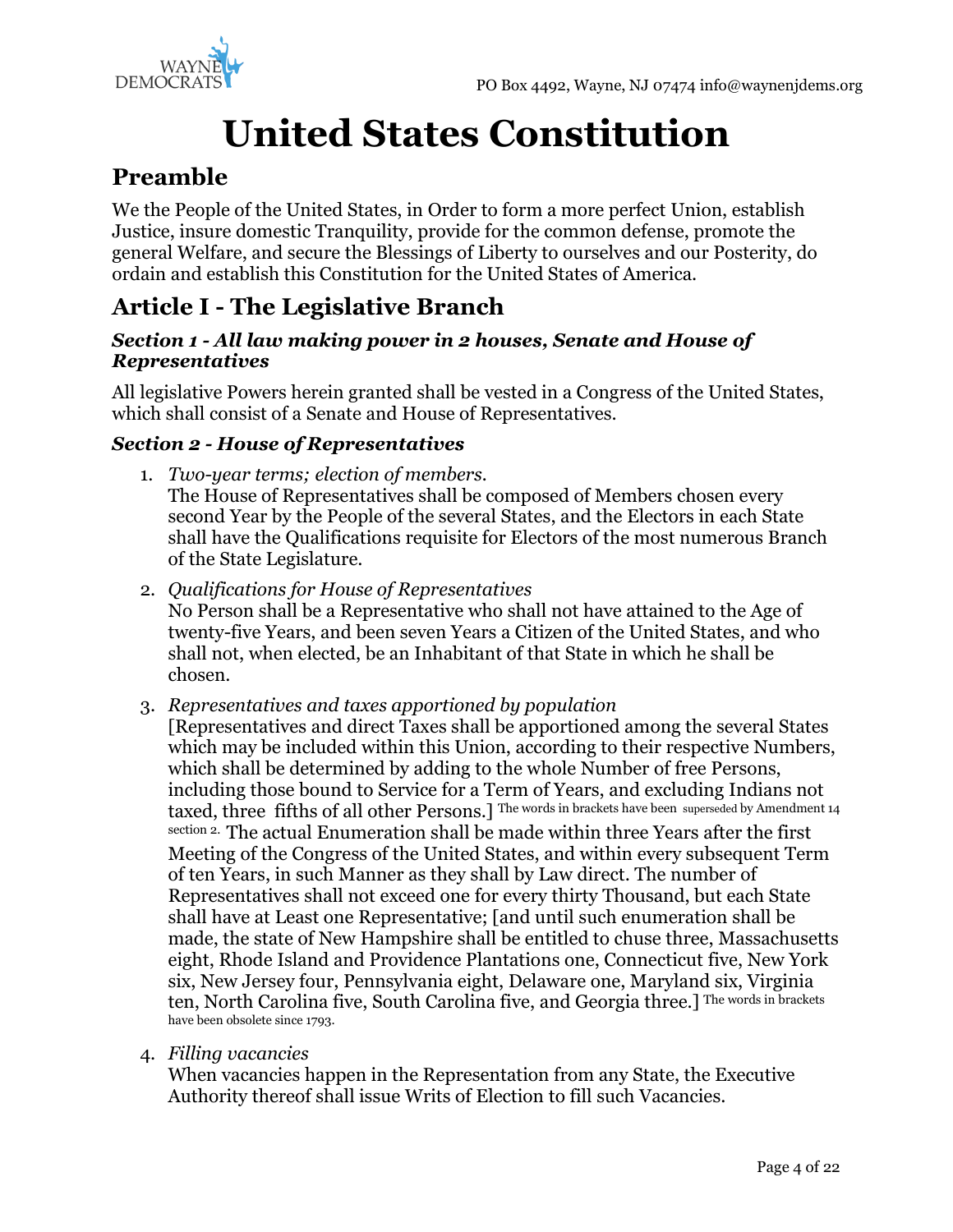

5. *Officers; power of impeachment*

The House of Representatives shall chuse their Speaker and other Officers; and shall have the sole Power of Impeachment.

#### <span id="page-4-0"></span>*Section 3 - Senate*

- 1. Senate membership, terms of office The Senate of the United States shall be composed of two Senators from each State, [chosen by the Legislature thereof,] The words in brackets have been changed by Amendment 17. for six Years; and each Senator shall have one Vote.
- 2. *1/3 elected every 2 years; Filling Vacancies*
	- Immediately after they shall be assembled in Consequence of the first Election, they shall be divided as equally as may be into three Classes. The Seats of the Senators of the first Class shall be vacated at the Expiration of the second Year, of the second Class at the Expiration of the fourth Year, and of the third Class at the Expiration of the sixth Year, so that one third may be chosen every second Year; [and if Vacancies happen by Resignation, or otherwise, during the Recess of the Legislature of any State, the Executive thereof may make temporary Appointments until the next Meeting of the Legislature, which shall then fill such Vacancies] The words in brackets have been superseded by Amendment 17 paragraph 2.
- 3. *Qualifications*

No Person shall be a Senator who shall not have attained to the Age of thirty Years, and been nine Years a Citizen of the United States, and who shall not, when elected, be an Inhabitant of that State for which he shall be chosen.

4. *President of the Senate*

The Vice President of the United States shall be President of the Senate, but shall have no Vote, unless they be equally divided.

5. *Other officers*

The Senate shall chuse their other Officers, and also a President pro tempore, in the Absence of the Vice President, or when he shall exercise the Office of President of the United States.

6. *Trials of impeachment*

The Senate shall have the sole Power to try all Impeachments. When sitting for that Purpose, they shall be on Oath or Affirmation. When the President of the United States is tried, the Chief Justice shall preside: And no Person shall be convicted without the Concurrence of two thirds of the Members present.

7. *Penalty of impeachment convictions*

Judgment in Cases of Impeachment shall not extend further than to removal from Office, and disqualification to hold and enjoy any Office of honor, Trust or Profit under the United States: but the Party convicted shall nevertheless be liable and subject to Indictment, Trial, Judgment, and Punishment, according to Law.

#### <span id="page-4-1"></span>*Section 4 - Elections and meetings for both houses*

1. *Regulation of elections*

The Times, Places and Manner of holding Elections for Senators and Representatives shall be prescribed in each State by the Legislature thereof; but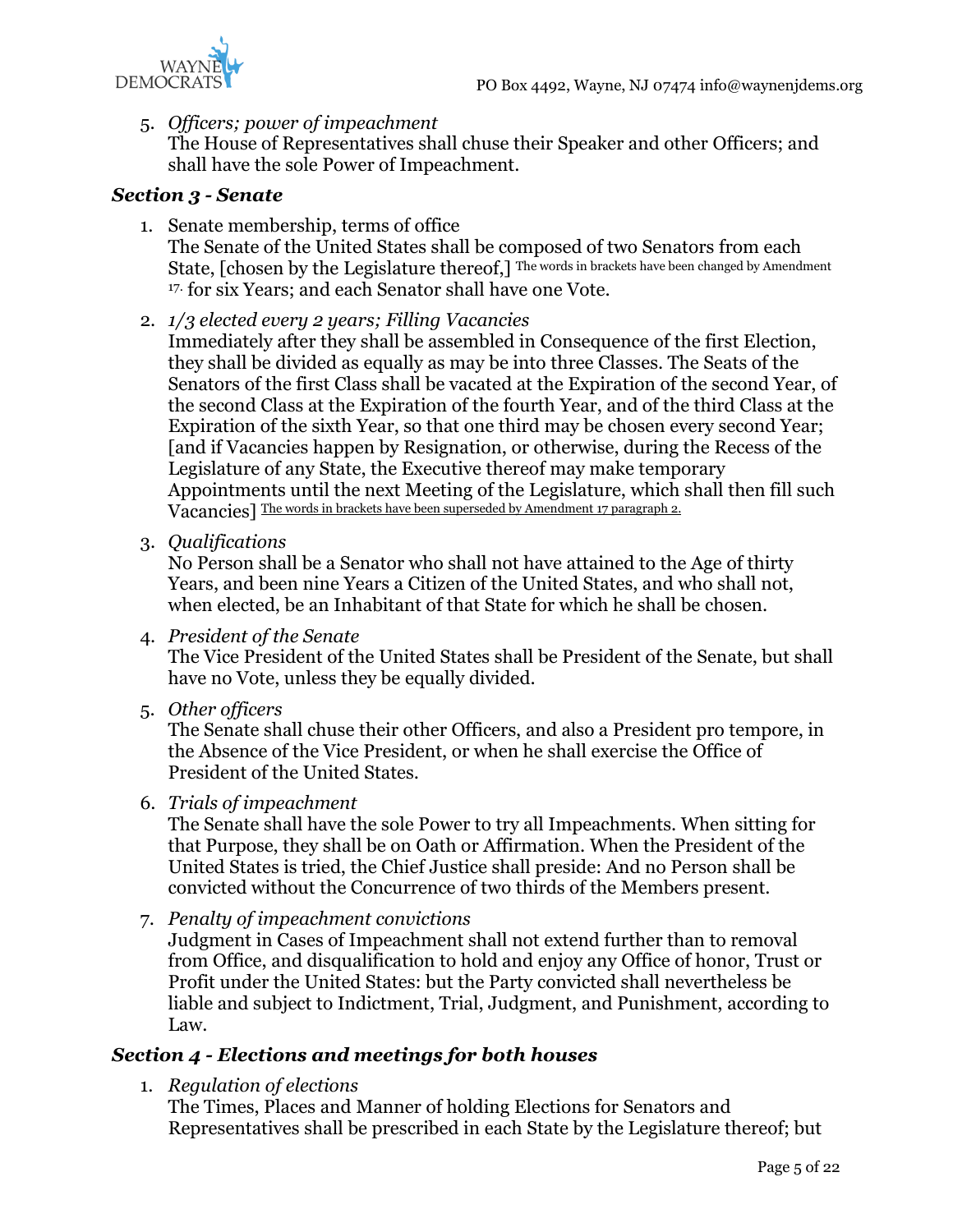

the Congress may at any time by Law make or alter such Regulations, except as to the places of chusing Senators.

2. *Congress to meet annually* The Congress shall assemble at least once in every Year, and such Meeting shall be [on the first Monday in December,] The words in brackets have been superseded by Amendment 20 [section 2.](https://nccs.net/blogs/americas-founding-documents/united-states-constitution-amendments-11-27#amd20) unless they shall by Law appoint a different Day.

#### <span id="page-5-0"></span>*Section 5 - Rules for Each House*

1. *Organization and independence of each house of Congress*

Each House shall be the Judge of the Elections, Returns and Qualifications of its own Members, and a Majority of each shall constitute a Quorum to do business; but a smaller Number may adjourn from day to day, and may be authorized to compel the Attendance of absent Members, in such Manner, and under such Penalties as each House may provide.

2. *Rules of proceedings*

Each House may determine the Rules of its Proceedings, punish its Members for disorderly Behaviour, and, with the Concurrence of two thirds, expel a Member.

3. *Journals of each house*

Each House shall keep a Journal of its Proceedings, and from time to time publish the same, excepting such Parts as may in their Judgment require Secrecy; and the Yeas and Nays of the Members of either House on any question shall, at the Desire of one fifth of those Present, be entered on the Journal.

4. *Restrictions on Adjournment*

Neither House, during the Session of Congress, shall, without the Consent of the other, adjourn for more than three days, nor to any other Place than that in which the two Houses shall be sitting.

#### <span id="page-5-1"></span>*Section 6 - Privileges and Restrictions*

1. *Pay and Privileges*

The Senators and Representatives shall receive a Compensation for their Services, to be ascertained by Law, and paid out of the Treasury of the United States. They shall in all Cases, except Treason, Felony and Breach of the Peace, be privileged from Arrest during their Attendance at the Session of their respective Houses, and in going to and returning from the same; and for any Speech or Debate in either House, they shall not be questioned in any other Place.

2. *Prohibitions*

No Senator or Representative shall, during the Time for which he was elected, be appointed to any civil Office under the Authority of the United States, which shall have been created, or the Emoluments whereof shall have been increased during such time; and no person holding any Office under the United States, shall be a Member of either House during his Continuance in Office.

#### <span id="page-5-2"></span>*Section 7 - The Lawmaking Process*

1. *Revenue bills to originate in House*

All Bills for raising Revenue shall originate in the House of Representatives; but the Senate may propose or concur with Amendments as on other Bills.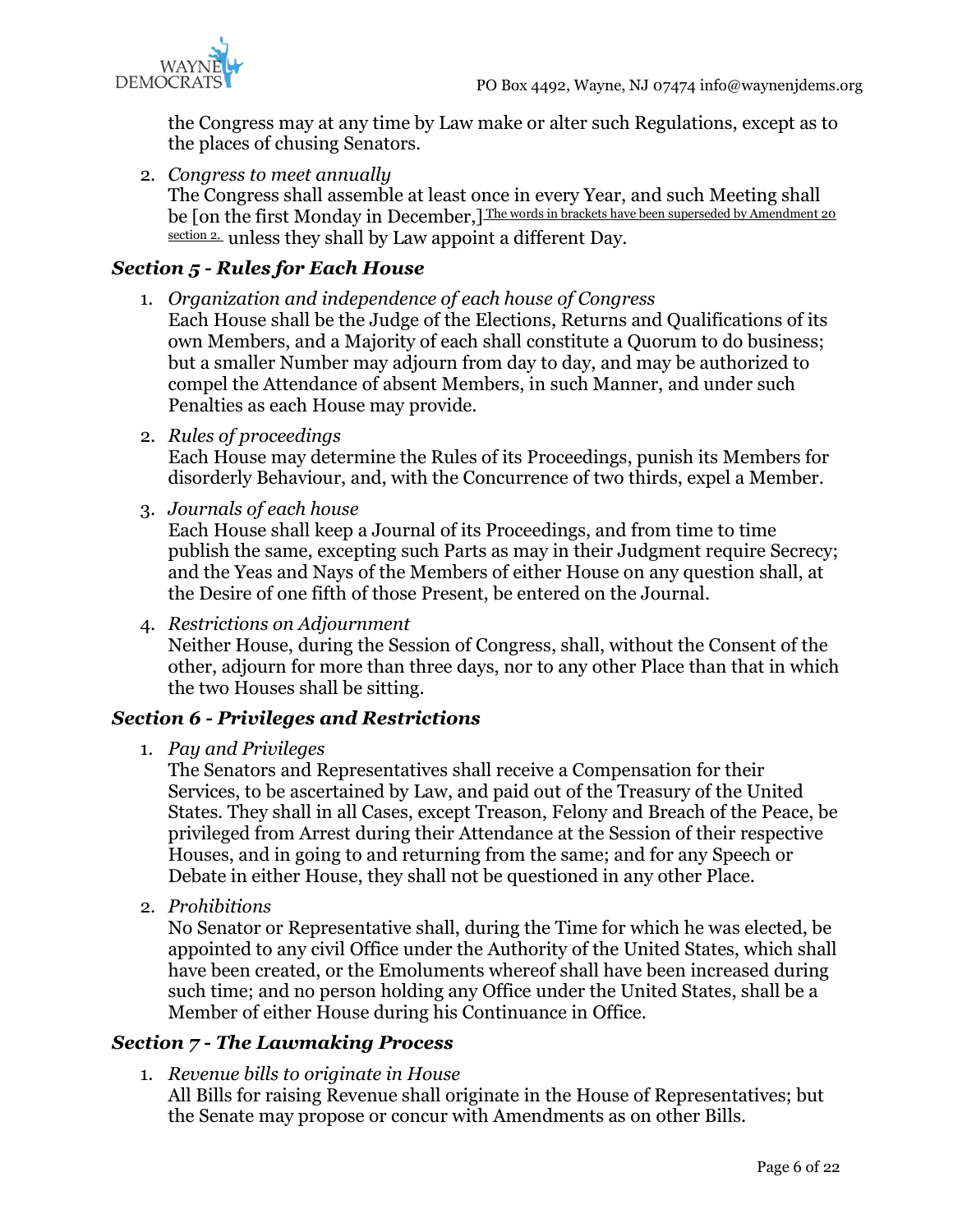

#### 2. *How bills become law*

Every Bill which shall have passed the House of Representatives and the Senate, shall, before it become a Law, be presented to the President of the United States; If he approve he shall sign it, but if not he shall return it, with his Objections to that House in which it shall have originated, who shall enter the Objections at large on their Journal and proceed to reconsider it. If after such Reconsideration two thirds of that House shall agree to pass the Bill, it shall be sent, together with the Objections, to the other House, by which it shall likewise be reconsidered, and if approved by two thirds of that house, it shall become a Law. But in all such Cases the Votes of both Houses shall be determined by yeas and Nays, and the Names of the Persons voting for and against the Bill shall be entered on the Journal of each House respectively. If any Bill shall not be returned by the President within ten days (Sundays excepted) after it shall have been presented to him, the Same shall be a Law, in like Manner as if he had signed it, unless the Congress by their Adjournment prevent its Return, in which Case it shall not be a Law.

3. *How orders, resolutions become law*

Every Order, Resolution, or Vote to which the Concurrence of the Senate and House of Representatives may be necessary (except on a question of Adjournment) shall be presented to the President of the United States; and, before the Same shall take Effect, shall be approved by him, or being disapproved by him, shall be repassed by two thirds of the Senate and House of Representatives, according to the Rules and Limitations prescribed in the case of a Bill.

#### <span id="page-6-0"></span>*Section 8 - Powers of Congress*

The Congress shall have Power

- 1. *Collect taxes to pay debts and provide for common defense and general welfare* To lay and collect Taxes, Duties, Imposts and Excises, to pay the Debts and provide for the common Defense and general Welfare of the United States; but all Duties, Imposts, and Excises shall be uniform throughout the United States;
- 2. *Borrow money on credit of U.S.* To borrow Money on the credit of the United States;
- 3. *Regulate Commerce* To regulate Commerce with foreign Nations, and among the several States, and with the Indian Tribes;
- 4. *Establish naturalization and bankruptcy laws* To establish an uniform Rule of Naturalization, and uniform Laws on the subject of Bankruptcies throughout the United States;
- 5. *Coin money, regulate value, fix weights and Measures* To coin Money, regulate the Value thereof, and of foreign Coin, and fix the Standard of Weights and Measures;
- 6. *Punish for Counterfeiting* To provide for the Punishment of counterfeiting the Securities and current Coin of the United States;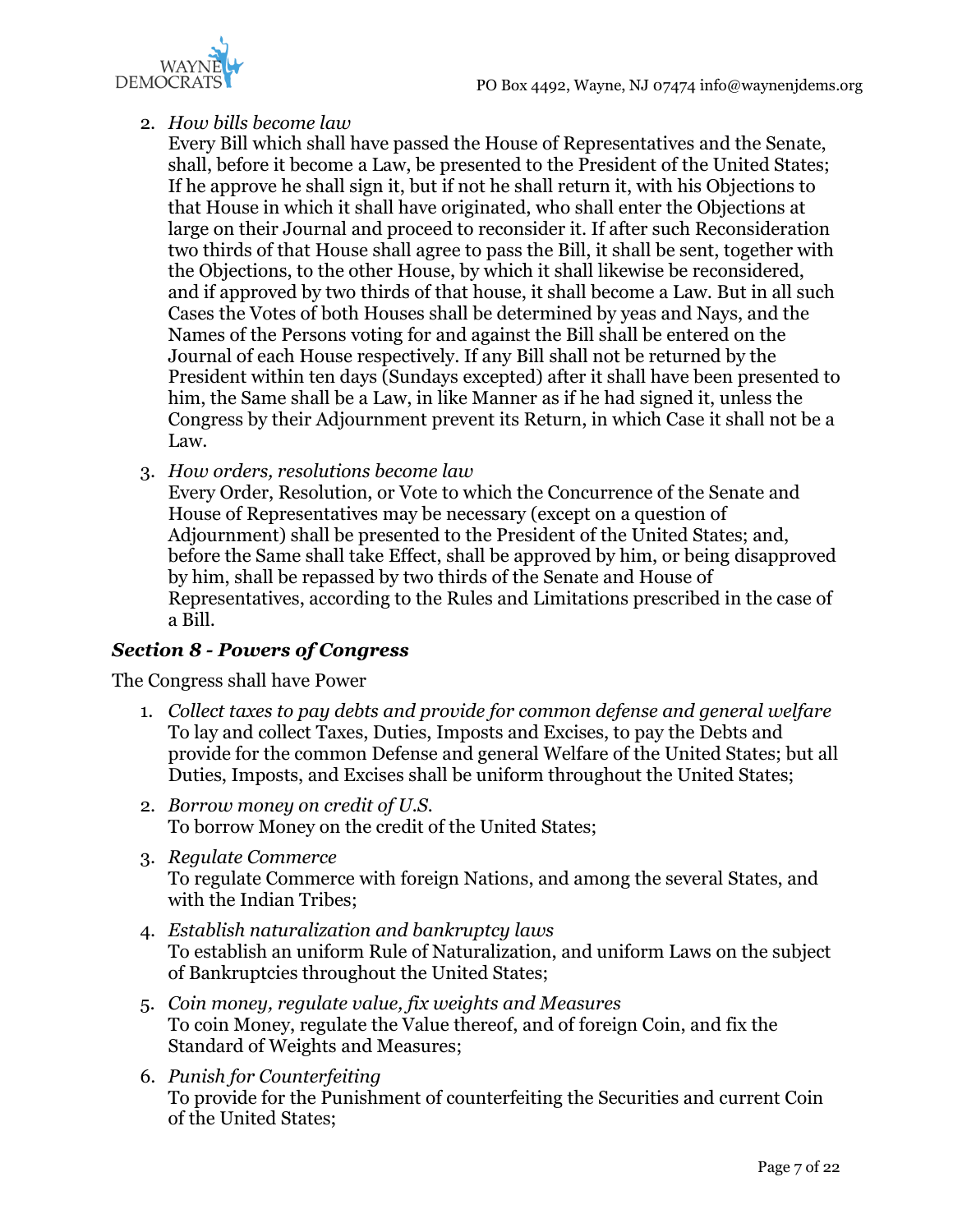

- 7. *Establish Post Roads* To establish Post Offices and post Roads;
- 8. *Establish Copyright and Patent laws* To promote the Progress of Science and useful Arts, by securing for limited Times to Authors and Inventors the exclusive Right to their respective Writings and Discoveries;
- 9. *Establish Inferior Courts* To constitute Tribunals inferior to the supreme Court;
- 10. *Define and Punish Felonies and Offenses* To define and punish Piracies and Felonies committed on the high Seas, and Offenses against the Law of Nations;
- 11. *Declare War* To declare War, grant Letters of Marque and Reprisal, and make Rules concerning Captures on Land and Water;
- 12. *Raise and support Armies* To raise and support Armies, but no Appropriation of Money to that Use shall be for a longer Term than two Years;
- 13. *Provide and maintain a Navy* To provide and maintain a Navy;
- 14. *Raise and support a Navy* To make Rules for the Government and Regulation of the land and naval Forces;
- 15. *Call forth the Militia* To provide for calling forth the Militia to execute the Laws of the Union, suppress Insurrections, and repel Invasions;
- 16. *Organizing, Arming and Disciplining the Militia*

To provide for organizing, arming, and disciplining the Militia, and for governing such Part of them as may be employed in the Service of the United States, reserving to the States respectively, the Appointment of the Officers, and the Authority of training the Militia according to the discipline prescribed by Congress;

17. *Make exclusive legislation over Government Owned Property*

To exercise exclusive Legislation, in all Cases whatsoever, over such district (not exceeding ten miles square) as may, by Cession of particular States, and the Acceptance of Congress, become the Seat of the Government of the United States, and to exercise like Authority over all Places purchased by the Consent of the Legislature of the State in which the Same shall be, for the Erection of Forts, Magazines, Arsenals, dock-Yards, and other needful Buildings;-And

18. *Make laws for carrying out foregoing powers*

To make all Laws which shall be necessary and proper for carrying into Execution the foregoing Powers, and all other Powers vested by this Constitution in the government of the United States, or in any Department or Officer thereof.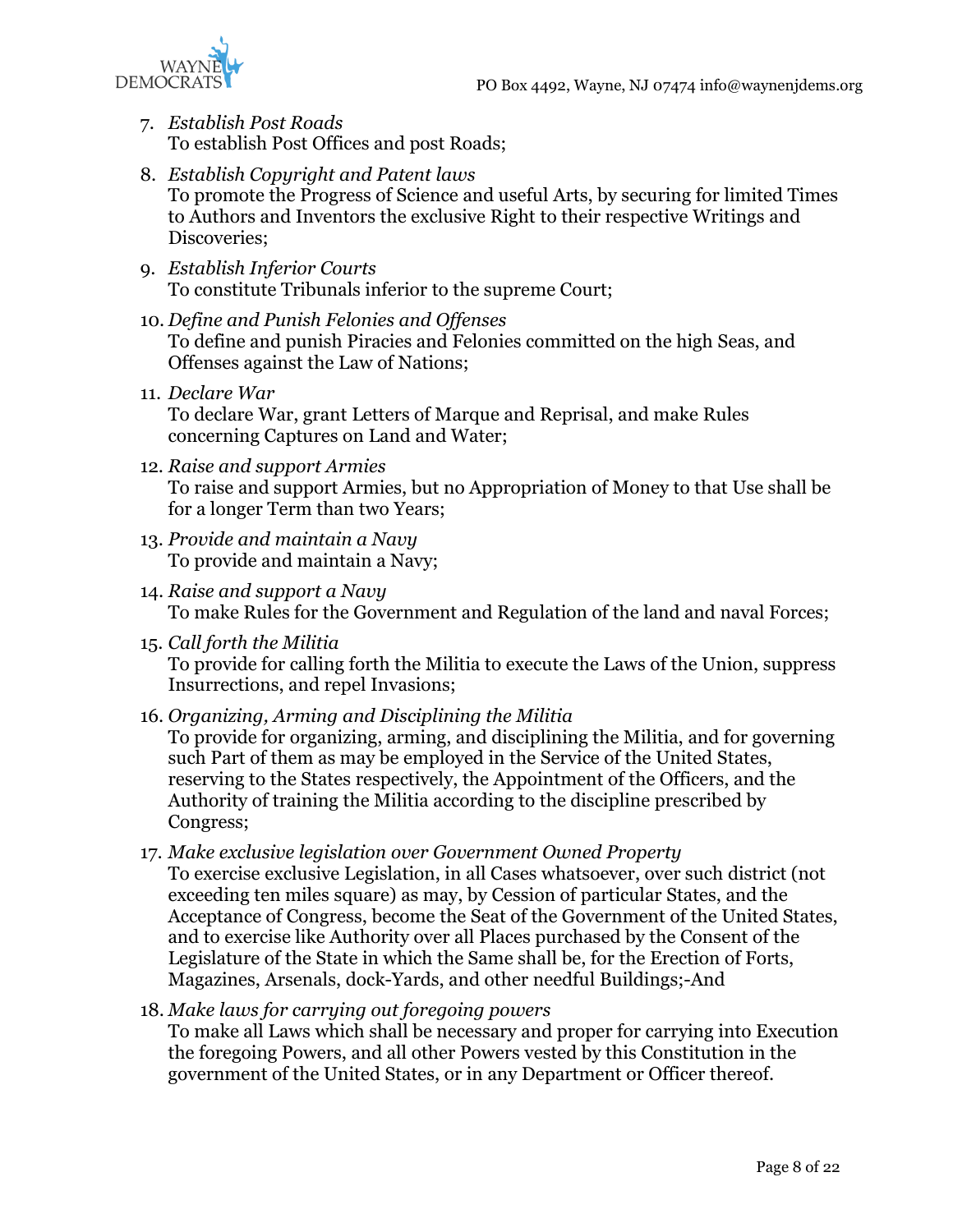

#### <span id="page-8-0"></span>*Section 9 - Powers forbidden to Congress*

1. *Slavery not Prohibited before 1808*

The Migration or Importation of such Persons as any of the States now existing shall think proper to admit, shall not be prohibited by the Congress prior to the Year one thousand eight hundred and eight, but a Tax or duty may be imposed on such Importation, not exceeding ten dollars for each Person.

2. *Writ of Habeas Corpus*

The Privilege of the Writ of Habeas Corpus shall not be suspended, unless when in Cases of Rebellion or Invasion the public Safety may require it.

- 3. *No Bill of Attainder or Ex Post Facto Law* No Bill of Attainder or ex post facto Law shall be passed.
- 4. *Direct Tax Prohibited* No Capitation, [or other direct, Tax] The words in brackets have been modified by Amendment 16. shall be laid, unless in Proportion to the Census or Enumeration herein before directed to be taken.
- 5. *Import and Export Duties Prohibited Between States* No Tax or Duty shall be laid on Articles exported from any State.
- 6. *No preference in commerce for one state over another* No Preference shall be given by any Regulation of Commerce or Revenue to the Ports of one State over those of another: nor shall Vessels bound to, or from, one State, be obliged to enter, clear, or pay Duties in another.
- 7. *How public money is spent*

No Money shall be drawn from the Treasury, but in Consequence of Appropriations made by law; and a regular Statement and Account of the Receipts and Expenditures of all public Money shall be published from time to time.

8. *Titles of nobility prohibited*

No Title of Nobility shall be granted by the United States: And no Person holding any Office of Profit or Trust under them, shall, without the Consent of the Congress, accept of any present, Emolument, Office, or Title, of any kind whatever, from any King, Prince, or foreign State.

#### <span id="page-8-1"></span>*Section 10 - Powers Forbidden to States*

1. *Absolute restrictions*

No State shall enter into any Treaty, Alliance, or Confederation; grant Letters of Marque and Reprisal; coin Money; emit Bills of Credit; make any Thing but gold and silver Coin a Tender in Payment of Debts; pass any Bill of Attainder, ex post facto Law, or Law impairing the Obligation of Contracts, or grant any Title of Nobility.

2. *Taxes on imports and exports restricted*

No State shall, without the Consent of the Congress, lay any Imposts or Duties on Imports or Exports, except what may be absolutely necessary for executing its inspection Laws: and the net Produce of all Duties and Imposts, laid by any State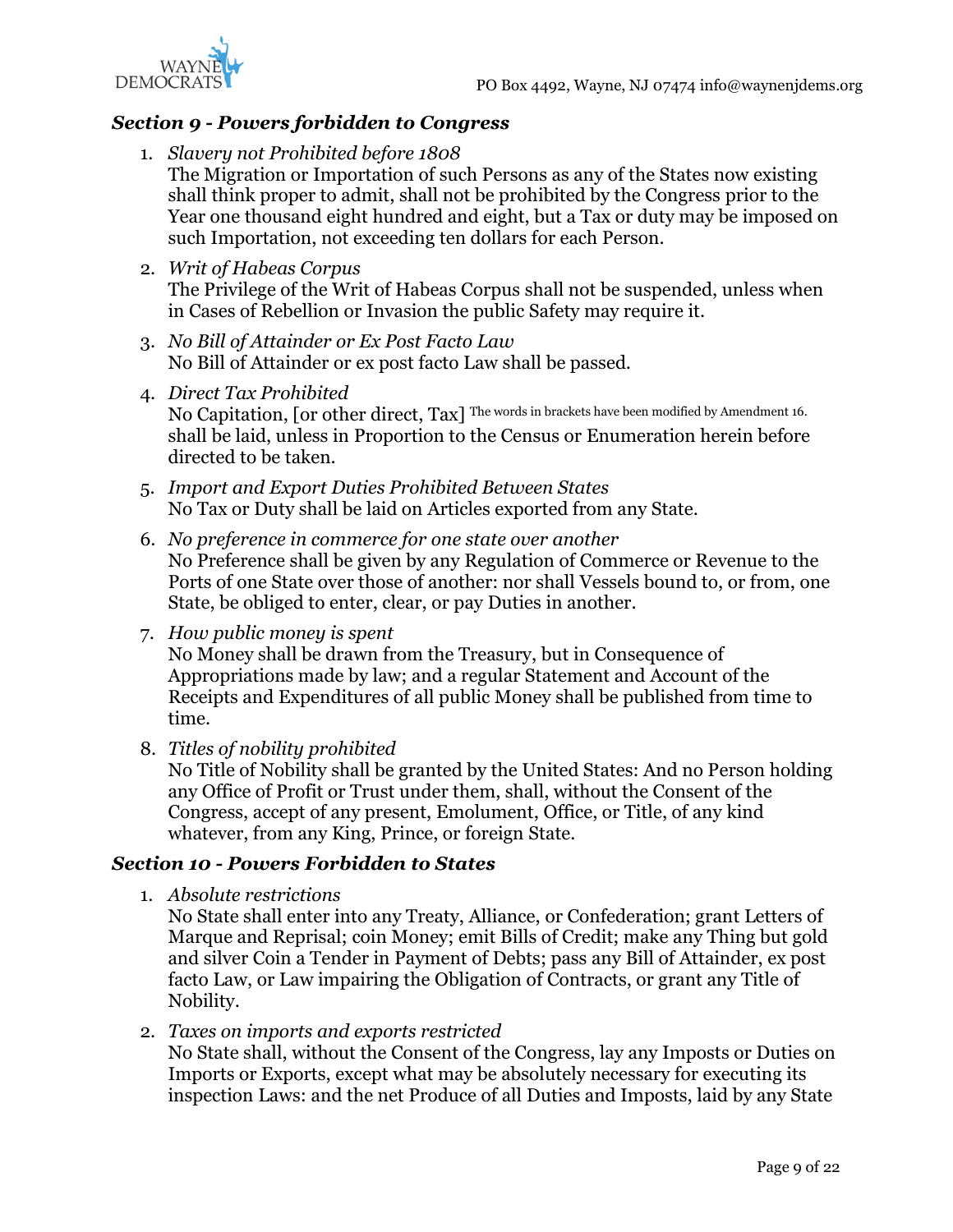

on Imports or Exports, shall be for the Use of the Treasury of the United States; and all such Laws shall be subject to the Revision and Controul of the Congress.

3. *Other conditional restrictions*

No State shall, without the Consent of Congress, lay any Duty of Tonnage; keep Troops or Ships of War in time of Peace, enter into any Agreement or Compact with another State, or with a foreign Power; or engage in War, unless actually invaded, or in such imminent Danger as will not admit of delay.

## <span id="page-9-0"></span>**Article II - The Executive Branch**

### <span id="page-9-1"></span>*Section 1 - The Office of President*

- 1. *Executive power given; term of office* The executive Power shall be vested in a President of the United States of America. He shall hold his Office during the Term of four Years, and, together with the Vice President, chosen for the same Term, be elected as follows.
- 2. *Presidential electors*

Each state shall appoint, in such Manner as the Legislature thereof may direct, a Number of Electors equal to the whole Number of Senators and Representatives to which the State may be entitled in the Congress: but no Senator or Representative, or Person holding an Office of Trust or Profit under the United States, shall be appointed an elector.

3. *Original method of electing the President and Vice President*

[The Electors shall meet in their respective States, and vote by Ballot for two Persons, of whom one at least shall not be an Inhabitant of the same State with themselves. And they shall make a List of all the Persons voted for, and of the Number of Votes for each; which List they shall sign and certify, and transmit sealed to the Seat of the Government of the United States, directed to the President of the Senate. The President of the Senate shall, in the Presence of the Senate and House of Representatives, open all the Certificates, and the Votes shall then be counted. The Person having the greatest Number of Votes shall be the President, if such Number be a Majority of the whole Number of Electors appointed; and if there be more than one who have such Majority, and have an equal Number of Votes, then the House of Representatives shall immediately chuse by Ballot one of them for President; and if no Person have a Majority, then from the five highest on the List the said House shall in like Manner chuse the President. But in chusing the President, the Votes shall be taken by States, the Representation from each State having one Vote; A quorum for this Purpose shall consist of a Member or Members from two thirds of the States, and a Majority of all the States shall be necessary to a Choice. In every Case, after the Choice of the President, the Person having the greatest Number of Votes of the Electors shall be the Vice President. But if there should remain two or more who have equal Votes, the Senate shall chuse from them by Ballot the Vice President.[\]](https://nccs.net/blogs/americas-founding-documents/united-states-constitution-amendments-11-27#amd12) The words in brackets have been superseded by Amendment 12.

#### 4. *Time of elections*

The Congress may determine the Time of chusing the Electors, and the Day on which they shall give their Votes; which Day shall be the same throughout the United States.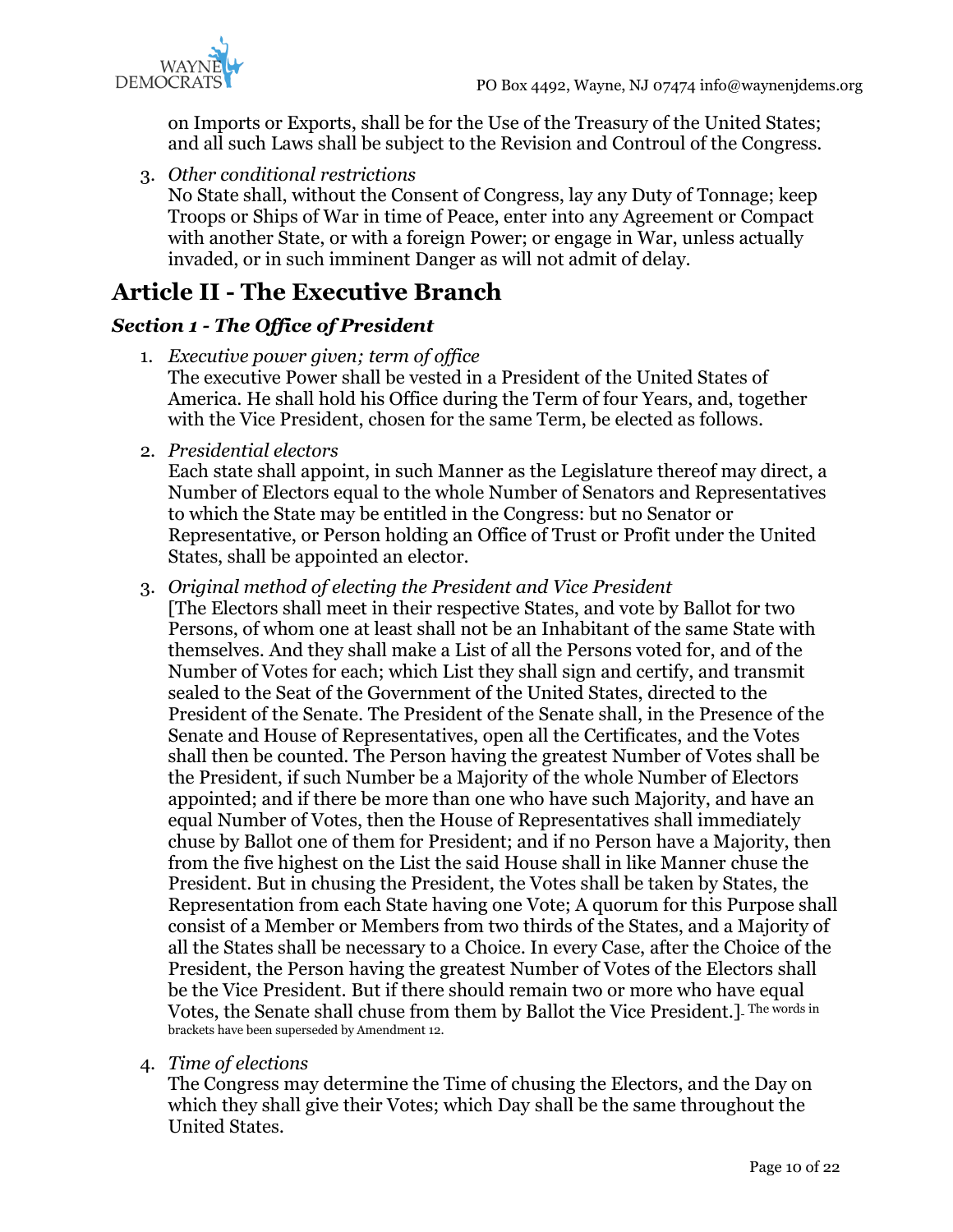

#### 5. *Qualifications of the President*

No person except a natural-born Citizen, or a Citizen of the United States, at the time of the Adoption of this Constitution, shall be eligible to the Office of President; neither shall any person be eligible to that Office who shall not have attained to the Age of thirty five Years, and been fourteen Years a Resident within the United States.

6. *Replacing the President*

[In Case of the Removal of the President from Office, or of his Death, Resignation, or Inability to discharge the Powers and Duties of the said Office, the Same shall devolve on the Vice President, and the Congress may by Law provide for the Case of Removal, Death, Resignation, or Inability, both of the President and Vice President, declaring what Officer shall then act as President, and such Officer shall act accordingly until the Disability be removed, or a President shall be elected.[\]](https://nccs.net/blogs/americas-founding-documents/united-states-constitution-amendments-11-27#amd20) The words in brackets have been supplemented by Amendment 20 sections 3 and 4 and Amendment 25.

7. *The President's salary*

The President shall, at stated Times, receive for his Services, a Compensation, which shall neither be increased nor diminished during the Period for which he shall have been elected, and he shall not receive within that Period any other Emolument from the United States, or any of them.

8. *Oath of office*

Before he enter on the Execution of his Office, he shall take the following Oath or Affirmation:- "I do solemnly swear (or affirm) that I will faithfully execute the Office of President of the United States, and will to the best of my Ability, preserve, protect and defend the Constitution of the United States."

#### <span id="page-10-0"></span>*Section 2 - Powers of the President*

1. *Military powers; the Cabinet; reprieves and pardons*

The President shall be Commander in Chief of the Army and Navy of the United States, and of the Militia of the several States, when called into the actual Service of the United States; he may require the Opinion, in writing, of the principal Officer in each of the executive Departments, upon any Subject relating to the Duties of their respective Offices, and he shall have Power to grant Reprieves and Pardons for Offenses against the United States, except in Cases of Impeachment.

2. *Treaties; appointing officers*

He shall have Power, by and with the Advice and Consent of the Senate, to make Treaties, provided two thirds of the Senators present concur; and he shall nominate, and by and with the Advice and Consent of the Senate, shall appoint Ambassadors, other public Ministers and Consuls, Judges of the supreme Court, and all other Officers of the United States, whose Appointments are not herein otherwise provided for, and which shall be established by Law: but the Congress may by Law vest the Appointment of such inferior Officers, as they think proper, in the President alone, in the Courts of Law, or in the Heads of Departments.

3. *Filling vacancies*

The President shall have Power to fill up all Vacancies that may happen during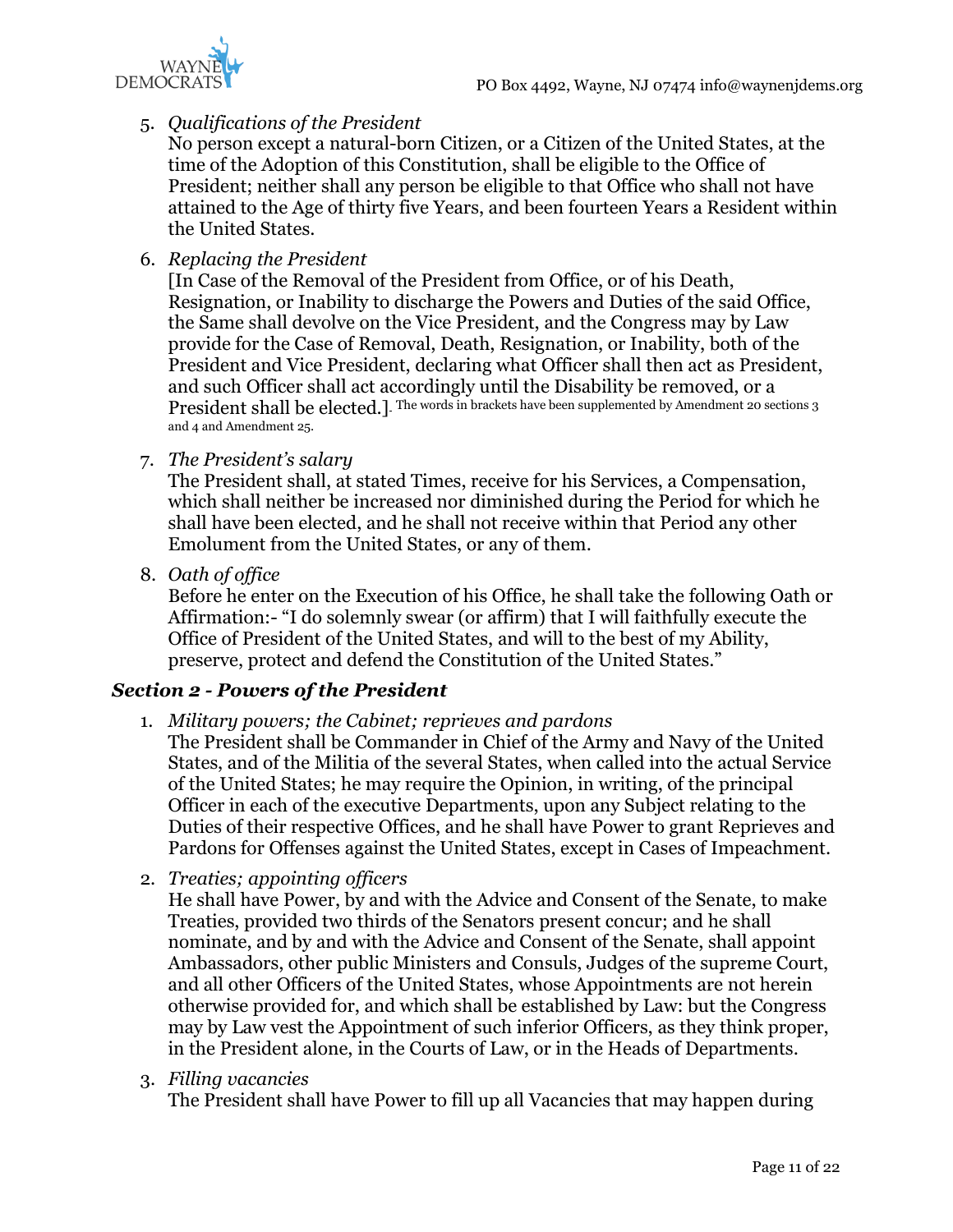

the Recess of the Senate, by granting Commissions which shall expire at the End of their next Session.

### <span id="page-11-0"></span>*Section 3 - Responsibilities of the President*

*Recommending and enforcing laws; convening Congress; receiving ambassadors*

He shall from time to time give to the Congress Information of the State of the Union, and recommend to their Consideration such Measures as he shall judge necessary and expedient; he may, on extraordinary Occasions, convene both Houses, or either of them, and in Case of Disagreement between them, with Respect to the Time of Adjournment, he may adjourn them to such Time as he shall think proper; he shall receive Ambassadors and other public Ministers; he shall take Care that the Laws be faithfully executed; and shall Commission all the Officers of the United States.

#### <span id="page-11-1"></span>*Section 4 - Impeachment*

#### *How officers may be removed*

The President, Vice President, and all civil Officers of the United States, shall be removed from Office on Impeachment for, and Conviction of, Treason, Bribery, or other high Crimes and Misdemeanors.

## <span id="page-11-2"></span>**Article III - The Judicial Branch**

#### <span id="page-11-3"></span>*Section 1 - The Supreme Court and Other Federal Courts*

#### *Judicial power given; term and payment of judges*

The judicial Power of the United States, shall be vested in one supreme Court, and in such inferior Courts as the Congress may from time to time ordain and establish. The Judges, both of the supreme and inferior Courts, shall hold their Offices during good Behaviour, and shall, at stated Times, receive for their Services a Compensation, which shall not be diminished during their Continuance in Office.

#### <span id="page-11-4"></span>*Section 2 - Powers of the Judiciary*

1. *Cases that may be tried in federal courts*

The judicial Power shall extend to all Cases, in Law and Equity, arising under this Constitution, the Laws of the United States, and Treaties made, or which shall be made, under their Authority; --to all Cases affecting Ambassadors, other public Ministers, and Consuls; --to all Cases of admiralty and maritime Jurisdiction; --to Controversies to which the United States shall be a Party; --to Controversies between two or more States; --[between a State and Citizens of another State;--] The words in brackets have been superseded by Amendment 11. between citizens of different States, - between Citizens of the same State claiming Lands under Grants of different States, [and between a State, or the Citizens thereof, and foreign States, Citizens, or Subjects] The words in brackets have been superseded by Amendment 11.

2. *Authority of the Supreme Court*

In all Cases affecting Ambassadors, other public Ministers and Consuls, and those in which a State shall be Party, the supreme Court shall have original Jurisdiction. In all the other Cases before mentioned, the supreme Court shall have Appellate Jurisdiction, both as to Law and Fact, with such Exceptions, and under such Regulations as the Congress shall make.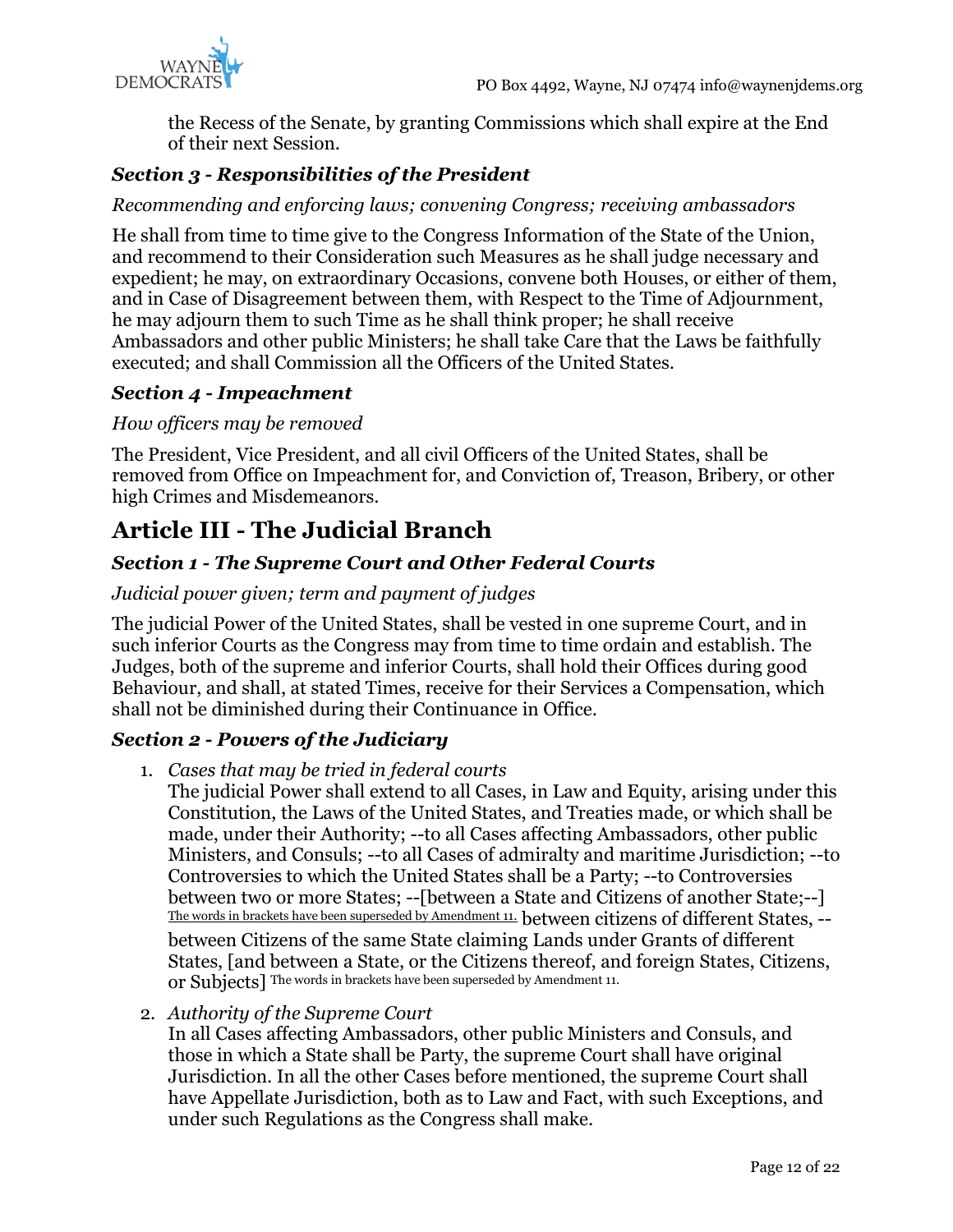

#### 3. *Rules for federal criminal trials*

The Trial of all Crimes, except in Cases of Impeachment; shall be by Jury; and such Trial shall be held in the State where the said Crimes shall have been committed; but when not committed within any State, the Trial shall be at such Place or Places as the Congress may by Law have directed.

#### <span id="page-12-0"></span>*Section 3 - Treason*

1. *Treason defined; evidence required*

Treason against the United States, shall consist only in levying War against them, or in adhering to their Enemies, giving them Aid and Comfort. No Person shall be convicted of Treason unless on the Testimony of two Witnesses to the same overt Act, or on Confession in open Court.

2. *Punishment of those found guilty* The Congress shall have Power to declare the Punishment of Treason, but no Attainder of Treason shall work Corruption of Blood, or Forfeiture except during the Life of the Person attainted.

## <span id="page-12-1"></span>**Article IV - The States and the National Government**

#### <span id="page-12-2"></span>*Section 1 - Recognition of laws, records, and court proceedings*

*Full Faith and credit given in each state to public acts, records, and judicial proceedings of all other states*

Full Faith and Credit shall be given in each State to the public Acts, Records, and judicial Proceedings of every other State; And the Congress may by general Laws prescribe the Manner in which such Acts, Records and Proceedings shall be proved, and the Effect thereof.

#### <span id="page-12-3"></span>*Section 2 - Citizens' rights; fugitives*

- 1. *Equal Privileges for all citizens* The Citizens of each State shall be entitled to all Privileges and Immunities of Citizens in the several States.
- 2. Extradition of criminals

A Person charged in any State with Treason, Felony, or other Crime, who shall flee from Justice, and be found in another State, shall on Demand of the executive Authority of the State from which he fled, be delivered up, to be removed to the State having Jurisdiction of the Crime.

3. *Fugitive slaves to be returned [now obsolete]*

[No Person held to Service or Labour in one State, under the Laws thereof, escaping into another, shall, in Consequence of any Law or Regulation therein, be discharged from such Service or Labour, but shall be delivered up on Claim of the Party to whom such Service or Labour may be due.] The words in brackets have been superseded by Amendment 13.

#### <span id="page-12-4"></span>*Section 3 - New States and Territories*

1. *Creation of new states*

New States may be admitted by the Congress into this Union; but no new State shall be formed or erected within the Jurisdiction of any other State; nor any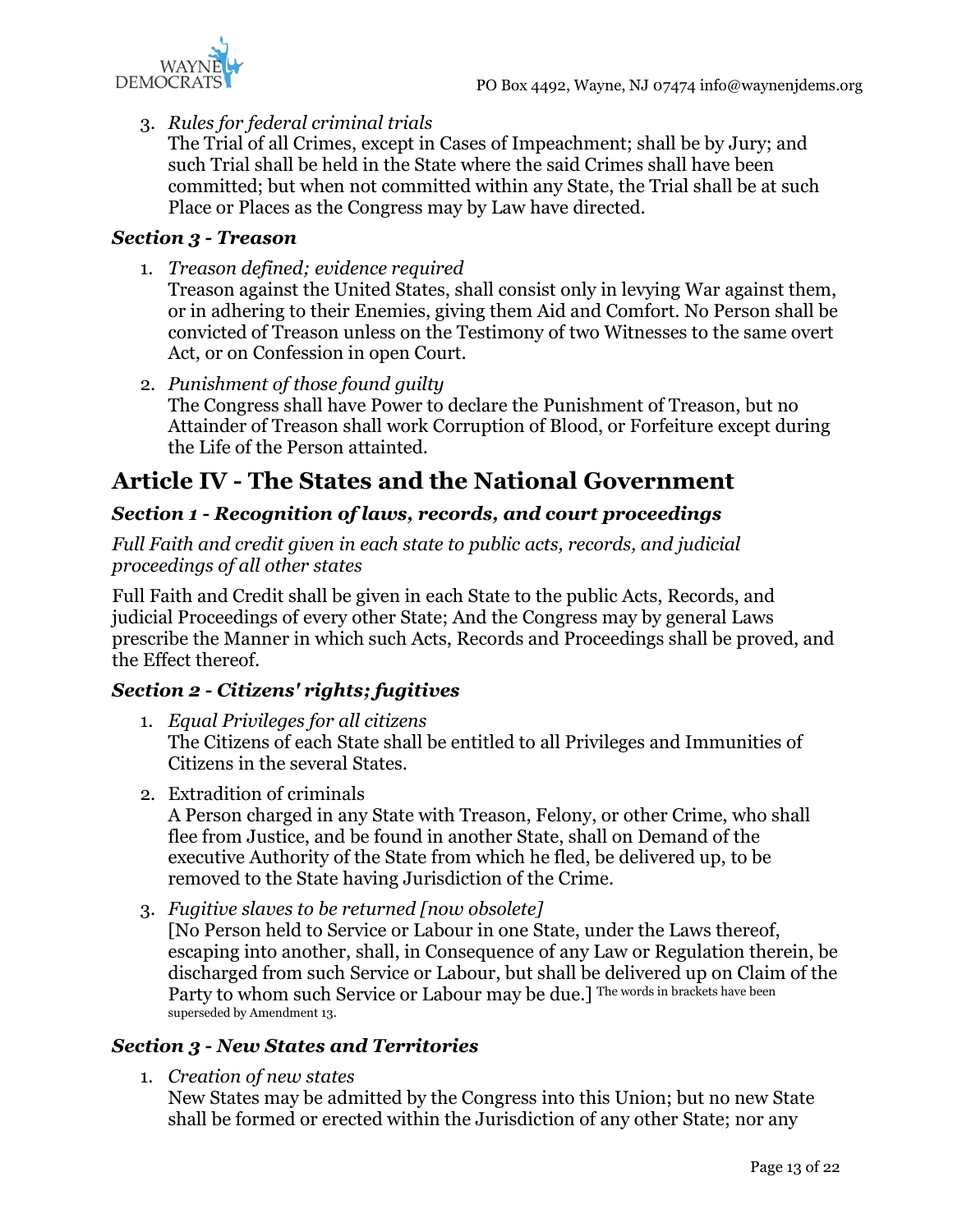

State be formed by the Junction of two or more States, or Parts of States, without the Consent of the Legislatures of the States concerned as well as of the Congress.

2. *Power of Congress over territories and federal property* The Congress shall have Power to dispose of and make all needful Rules and Regulations respecting the Territory or other Property belonging to the United States; and nothing in this Constitution shall be so construed as to Prejudice any Claims of the United States, or of any particular State.

#### <span id="page-13-0"></span>*Section 4 - Federal Duties to the States*

The United States shall guarantee to every State in this Union a republican Form of Government, and shall protect each of them against Invasion; and on Application of the Legislature, or of the Executive (when the Legislature cannot be convened) against domestic Violence.

## <span id="page-13-1"></span>**Article V - Amendment Process**

The Congress, whenever two thirds of both Houses shall deem it necessary, shall propose Amendments to this Constitution, or, on the Application of the Legislatures of two thirds of the several States, shall call a Convention for proposing Amendments, which, in either Case, shall be valid to all Intents and Purposes, as Part of this Constitution, when ratified by the Legislatures of three fourths of the several States, or by Conventions in three fourths thereof, as the one or the other Mode of Ratification may be proposed by the Congress; Provided that no Amendment which may be made prior to the year one thousand eight hundred and eight shall in any manner affect the first and fourth clauses in the ninth section of the first Article; and that no State, without its Consent, shall be deprived of its equal Suffrage in the Senate.

## <span id="page-13-2"></span>**Article VI - Debts; Supremacy Clause; Duties of Officials**

1. *National debts still in force*

All Debts contracted and Engagements entered into, before the Adoption of this Constitution, shall be as valid against the United States under this Constitution, as under the Confederation.

2. *Supreme law of the land*

This Constitution, and the Laws of the United States which shall be made in Pursuance thereof; and all Treaties made, or which shall be made, under the Authority of the United States, shall be the supreme Law of the land; and the Judges in every State shall be bound thereby, any Thing in the Constitution or Laws of any State to the contrary notwithstanding.

3. *Oath to support the Constitution; no religious test*

The Senators and Representatives before mentioned, and the Members of the several State Legislatures, and all executive and judicial Officers, both of the United States and of the several States, shall be bound by Oath or Affirmation, to support this Constitution; but no religious Test shall ever be required as a Qualification to any Office or public Trust under the United States.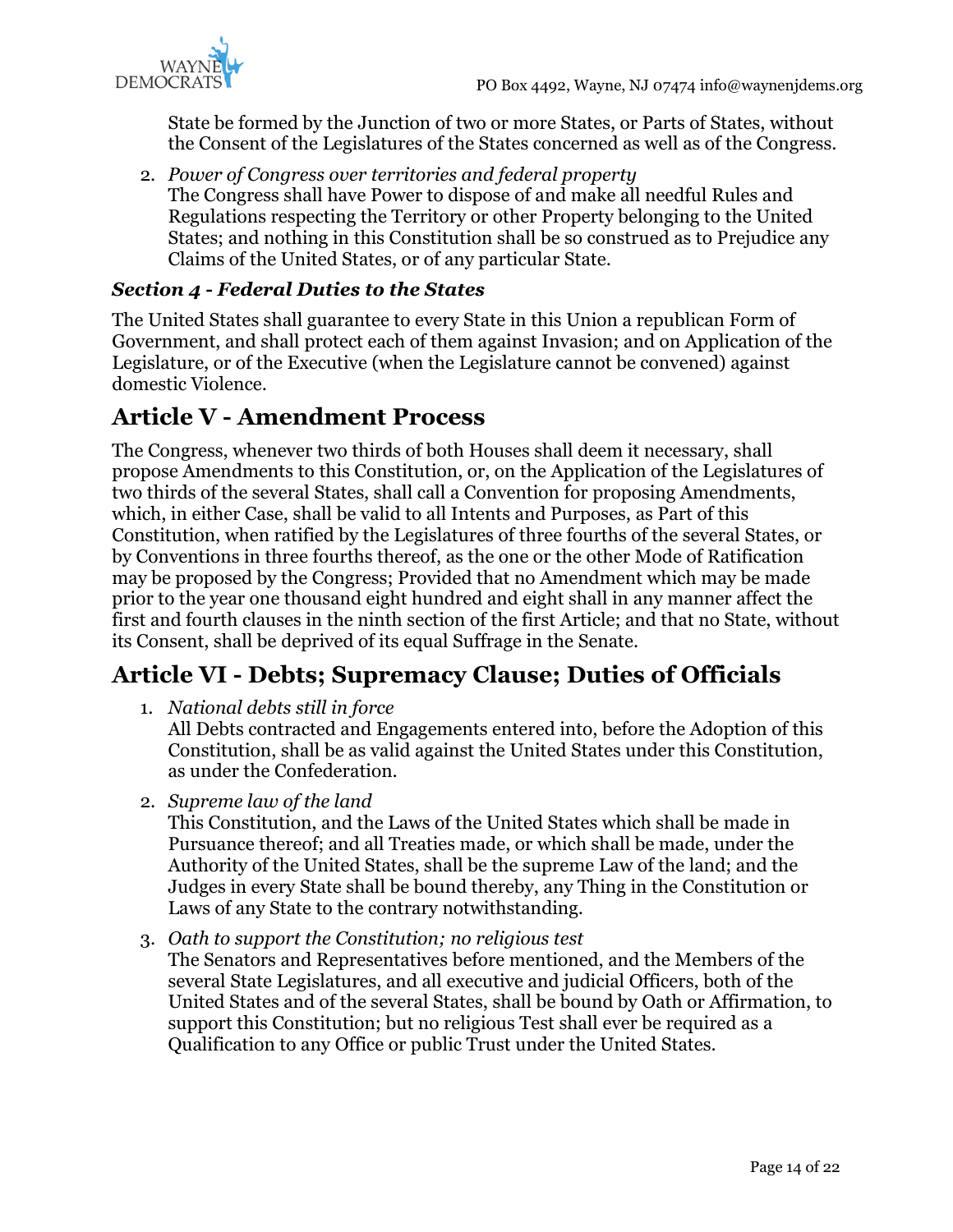

## <span id="page-14-0"></span>**Article VII - Ratifying the Constitution**

- 1. *Approval of nine states required* The Ratification of the Conventions of nine States, shall be sufficient for the Establishment of this Constitution between the States so ratifying the Same.
- 2. done in Convention by the Unanimous Consent of the States present the Seventeenth Day of September in the year of our Lord one thousand seven hundred and eighty seven, and of the Independence of the United States of America the Twelfth. In Witness whereof We have hereunto subscribed our Names.

## <span id="page-14-1"></span>**The Bill of Rights (Amendments 1 - 10)**

## <span id="page-14-2"></span>**Preamble to the Bill of Rights**

\*Congress of the United States

begun and held at the City of New-York, on Wednesday the fourth of March, one thousand seven hundred and eighty nine.

**THE** Conventions of a number of the States, having at the time of their adopting the Constitution, expressed a desire, in order to prevent misconstruction or abuse of its powers, that further declaratory and restrictive clauses should be added: And as extending the ground of public confidence in the Government, will best ensure the beneficent ends of its institution. **RESOLVED** by the Senate and House of Representatives of the United States of America, in Congress assembled, two thirds of both Houses concurring, that the following Articles be proposed to the Legislatures of the several States, as amendments to the Constitution of the United States, all, or any of which Articles, when ratified by three fourths of the said Legislatures, to be valid to all intents and purposes, as part of the said Constitution; viz. **ARTICLES** in addition to, and Amendment of the Constitution of the United States of America, proposed by Congress, and ratified by the Legislatures of the several States, pursuant to the fifth Article of the original Constitution.

Frederick Augustus Muhlenberg Speaker of the House of Representatives John Adams, Vice-President of the United States and President of the Senate.

Attest, John Beckley, Clerk of the House of Representatives. Sam. A. Otis Secretary of the Senate. \*On September 25, 1789, Congress transmitted to the state legislatures twelve proposed amendments, two of which, having to do with Congressional representation and Congressional pay, were not adopted. The remaining ten amendments became the Bill of Rights.

## <span id="page-14-3"></span>**Amendment 1 –** *Freedom of Religion, Speech, and the Press*

Congress shall make no law respecting an establishment of religion or prohibiting the free exercise thereof, or abridging the freedom of speech or of the press, or the right of the people peaceably to assemble and to petition the government for a redress of grievances.

## <span id="page-14-4"></span>**Amendment 2 –** *The Right to Bear Arms*

A well-regulated militia being necessary to the security of a free state, the right of the people to keep and bear arms shall not be infringed.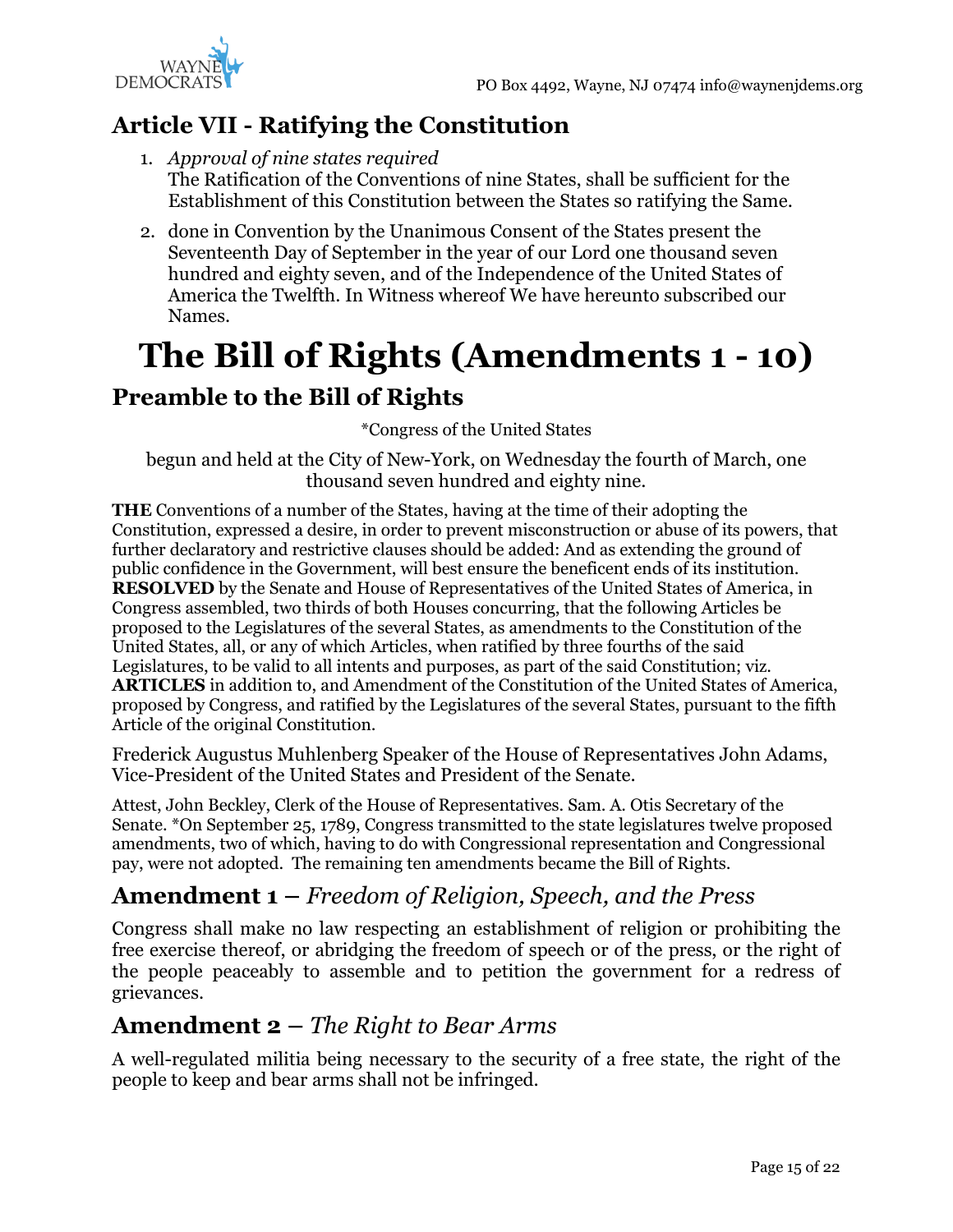

## <span id="page-15-0"></span>**Amendment 3** *- The Housing of Soldiers*

No soldier shall, in time of peace, be quartered in any house without the consent of the owner, nor in time of war but in a manner to be prescribed by law.

## <span id="page-15-1"></span>**Amendment 4** *- Protection from Unreasonable Searches and Seizures*

The right of the people to be secure in their persons, houses, papers, and effects against unreasonable searches and seizures shall not be violated, and no warrants shall issue but upon probable cause, supported by oath or affirmation, and particularly describing the place to be searched and the persons or things to be seized.

## <span id="page-15-2"></span>**Amendment 5** *- Protection of Rights to Life, Liberty, and Property*

No person shall be held to answer for a capital or otherwise infamous crime unless on a presentment or indictment of a grand jury, except in cases arising in the land or naval forces, or in the militia, when in actual service in time of war or public danger; nor shall any person be subject for the same offense to be twice put in jeopardy of life or limb; nor shall be compelled in any criminal case to be a witness against himself, nor be deprived of life, liberty, or property without due process of law; nor shall private property be taken for public use without just compensation.

## <span id="page-15-3"></span>**Amendment 6** - *Rights of Accused Persons in Criminal Cases*

In all criminal prosecutions, the accused shall enjoy the right to a speedy and public trial by an impartial jury of the state and district wherein the crime shall have been committed, which district shall have been previously ascertained by law, and to be informed of the nature and cause of the accusation; to be confronted with the witnesses against him; to have compulsory process for obtaining witnesses in his favor; and to have the assistance of counsel for his defense.

## <span id="page-15-4"></span>**Amendment 7** *- Rights in Civil Cases*

In suits at common law, where the value in controversy shall exceed twenty dollars, the right of trial by jury shall be preserved, and no fact tried by a jury shall be otherwise reexamined in any court of the United States than according to the rules of the common law.

## <span id="page-15-5"></span>**Amendment 8** *- Excessive Bail, Fines, and Punishments Forbidden*

Excessive bail shall not be required, nor excessive fines imposed, nor cruel and unusual punishments inflicted.

## <span id="page-15-6"></span>**Amendment 9** *- Other Rights Kept by the People*

The enumeration in the Constitution of certain rights shall not be construed to deny or disparage others retained by the people.

## <span id="page-15-7"></span>**Amendment 10** *- Undelegated Powers Kept by the States and the People*

The powers not delegated to the United States by the Constitution, nor prohibited by it to the states, are reserved to the states respectively, or to the people.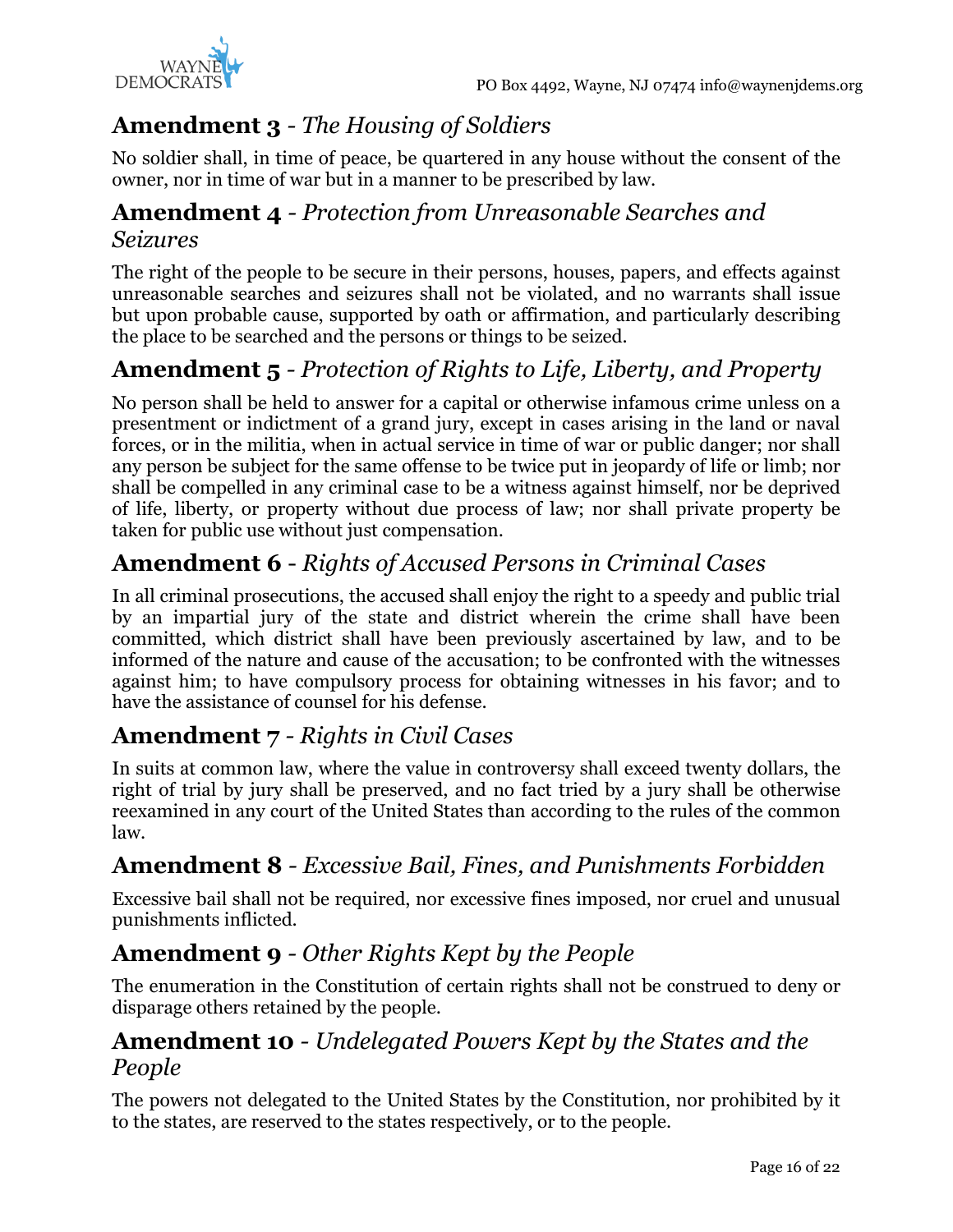

## **Amendments 11 - 27**

## <span id="page-16-1"></span><span id="page-16-0"></span>**Amendment 11** *- Authority of Federal Courts Restricted*

(Ratified February 7, 1795)

The judicial power of the United States shall not be construed to extend to any suit, in law or equity, commenced or prosecuted against one of the United States by citizens of another state, or by citizens or subjects of any foreign state.

## <span id="page-16-2"></span>**Amendment 12 -** *Election of the President and Vice President*

#### (Ratified June 15, 1804)

- 1. The electors shall meet in their respective states and vote by ballot for President and Vice President, one of whom, at least, shall not be an inhabitant of the same state with themselves; they shall name in their ballots the person voted for as President, and in distinct ballots the person voted for as Vice President, and they shall make distinct lists of all persons voted for as President and of all persons voted for as Vice President, and of the number of votes for each, which lists they shall sign and certify, and transmit sealed to the seat of the government of the United States, directed to the president of the Senate. The president of the Senate shall, in the presence of the Senate and House of Representatives, open all the certificates, and the votes shall then be counted. The person having the greatest number of votes for President shall be the President, if such number be a majority of the whole number of electors appointed; and if no person have such majority, then from the persons having the highest numbers, not exceeding three, on the list of those voted for as President, the House of Representatives shall choose immediately, by ballot, the President. But in choosing the President, the votes shall be taken by states, the representation from each state having one vote; a quorum for this purpose shall consist of a member or members from two-thirds of the states, and a majority of all the states shall be necessary to a choice. [And if the House of Representatives shall not choose a President whenever the right of choice shall devolve upon them, before the fourth day of March next following, then the Vice President shall act as President, as in the case of the death or other constitutional disability of the President.] The words in brackets have been modified and supplemented by Amendment 20 sections 1 and 2.
- 2. The person having the greatest number of votes as Vice President shall be the Vice President, if such number be a majority of the whole number of electors appointed; and if no person have a majority, then from the two highest numbers on the list, the Senate shall choose the Vice President; a quorum for the purpose shall consist of two-thirds of the whole number of Senators, and a majority of the whole number shall be necessary to a choice. But no person constitutionally ineligible to the office of President shall be eligible to that of Vice President of the United States.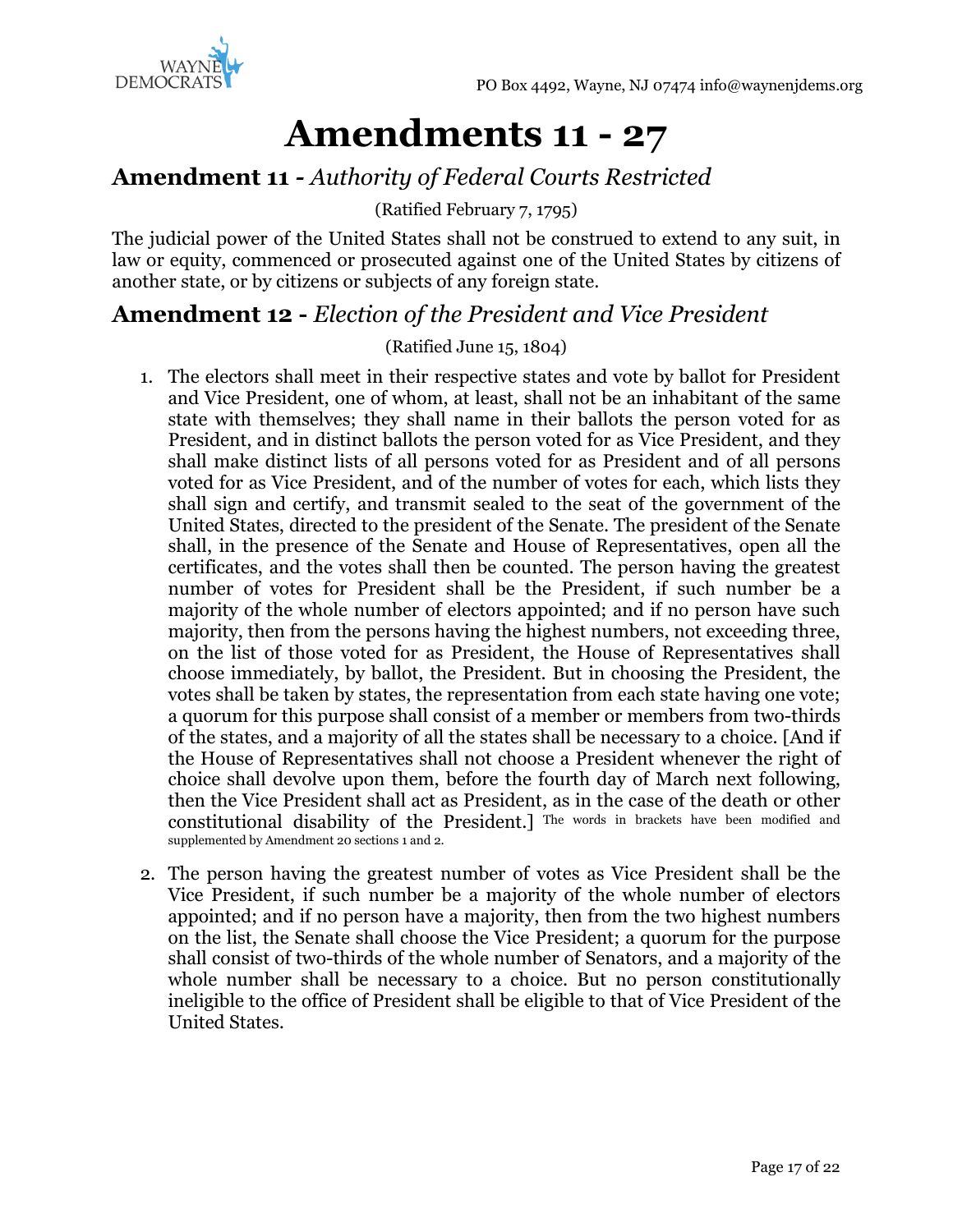

## <span id="page-17-0"></span>**Amendment 13 -** *Slavery Outlawed*

#### (Ratified December 6, 1865)

- 1. Neither slavery nor involuntary servitude, except as a punishment for crime whereof the party shall have been duly convicted, shall exist within the United States, or any place subject to their jurisdiction.
- 2. Congress shall have power to enforce this article by appropriate legislation.

## <span id="page-17-1"></span>**Amendment 14 -** *Rights of Citizenship*

#### (Ratified July 9, 1868)

- 1. All persons born or naturalized in the United States, and subject to the jurisdiction thereof, are citizens of the United States and of the state wherein they reside. No state shall make or enforce any law which shall abridge the privileges or immunities of citizens of the United States; nor shall any state deprive any person of life, liberty, or property without due process of law, nor deny to any person within its jurisdiction the equal protection of the laws.
- 2. Representatives shall be apportioned among the several states according to their respective numbers, counting the whole number of persons in each state, [excluding Indians not taxed.] The words in brackets have been obsolete since the 1940s. But when the right to vote at any election for the choice of electors for President and Vice President of the United States, Representatives in Congress, the executive and judicial officers of a state, or the members of the legislature thereof is denied to any of the male inhabitants of such state, being twenty-one years of age and citizens of the United States, or in any way abridged except for participation in rebellion or other crime, the basis of representation therein shall be reduced in the proportion which the number of such male citizens shall bear to the whole number of male citizens twenty-one years of age in such state.
- 3. No person shall be a Senator or Representative in Congress, or elector of President and Vice President, or hold any office, civil or military, under the United States, or under any state, who, having previously taken an oath, as a member of Congress, or as an officer of the United States, or as a member of any state legislature, or as an executive or judicial officer of any state, to support the Constitution of the United States, shall have engaged in insurrection or rebellion against the same, or given aid or comfort to the enemies thereof. But Congress may, by a vote of two-thirds of each house, remove such disability.
- 4. The validity of the public debt of the United States, authorized by law, including debts incurred for payment of pensions and bounties for services in suppressing insurrection or rebellion, shall not be questioned. But neither the United States nor any state shall assume or pay any debt or obligation incurred in aid of insurrection or rebellion against the United States, or any claim for the loss or emancipation of any slave; but all such debts, obligations, and claims shall be held illegal and void.
- 5. The Congress shall have power to enforce, by appropriate legislation, the provisions of this article.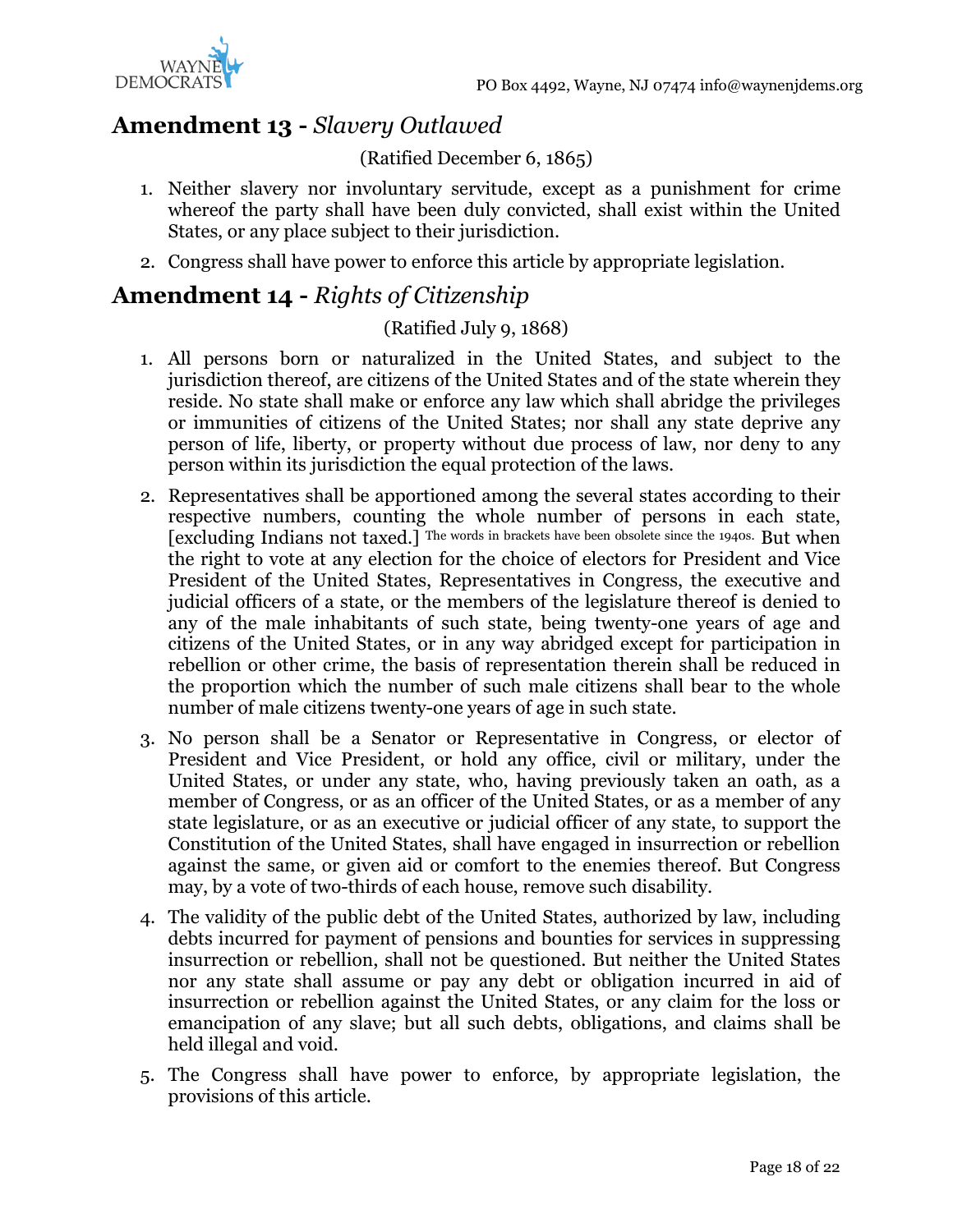

## <span id="page-18-0"></span>**Amendment 15 -** *Voting Rights for All Races*

(Ratified February 3, 1870)

- 1. The right of citizens of the United States to vote shall not be denied or abridged by the United States or by any state on account of race, color, or previous condition of servitude.
- 2. The Congress shall have power to enforce this article by appropriate legislation.

## <span id="page-18-1"></span>**Amendment 16 -** *Federal Income Taxes*

#### (Ratified February 3, 1913)

The Congress shall have power to lay and collect taxes on incomes, from whatever source derived, without apportionment among the several states and without regard to any census or enumeration.

## <span id="page-18-2"></span>**Amendment 17 -** *Election of Senators by Popular Vote*

## (Ratified April 8, 1913)

The Senate of the United States shall be composed of two Senators from each state, elected by the people thereof, for six years; and each Senator shall have one vote. The electors in each state shall have the qualifications requisite for electors of the most numerous branch of the state legislatures.

When vacancies happen in the representation of any state in the Senate, the executive authority of such state shall issue writs of election to fill such vacancies, provided that the legislature of any state may empower the executive thereof to make temporary appointments until the people fill the vacancies by election as the legislature may direct.

This amendment shall not be so construed as to affect the election or term of any Senator chosen before it becomes valid as part of the Constitution.

## <span id="page-18-3"></span>**Amendment 18 -** *Liquor Outlawed*

(Ratified January 16, 1919)

- 1. [After one year from the ratification of this article, the manufacture, sale, or transportation of intoxicating liquors within, the importation thereof into, or the exportation thereof from the United States and all territory subject to the jurisdiction thereof for beverage purposes is hereby prohibited.
- 2. The Congress and the several states shall have concurrent power to enforce this article by appropriate legislation.
- 3. This article shall be inoperative unless it shall have been ratified as an amendment to the Constitution by the legislatures of the several states, as provided in the Constitution, within seven years from the date of the submission hereof to the states by the Congress.] This amendment was repealed by Amendment 21.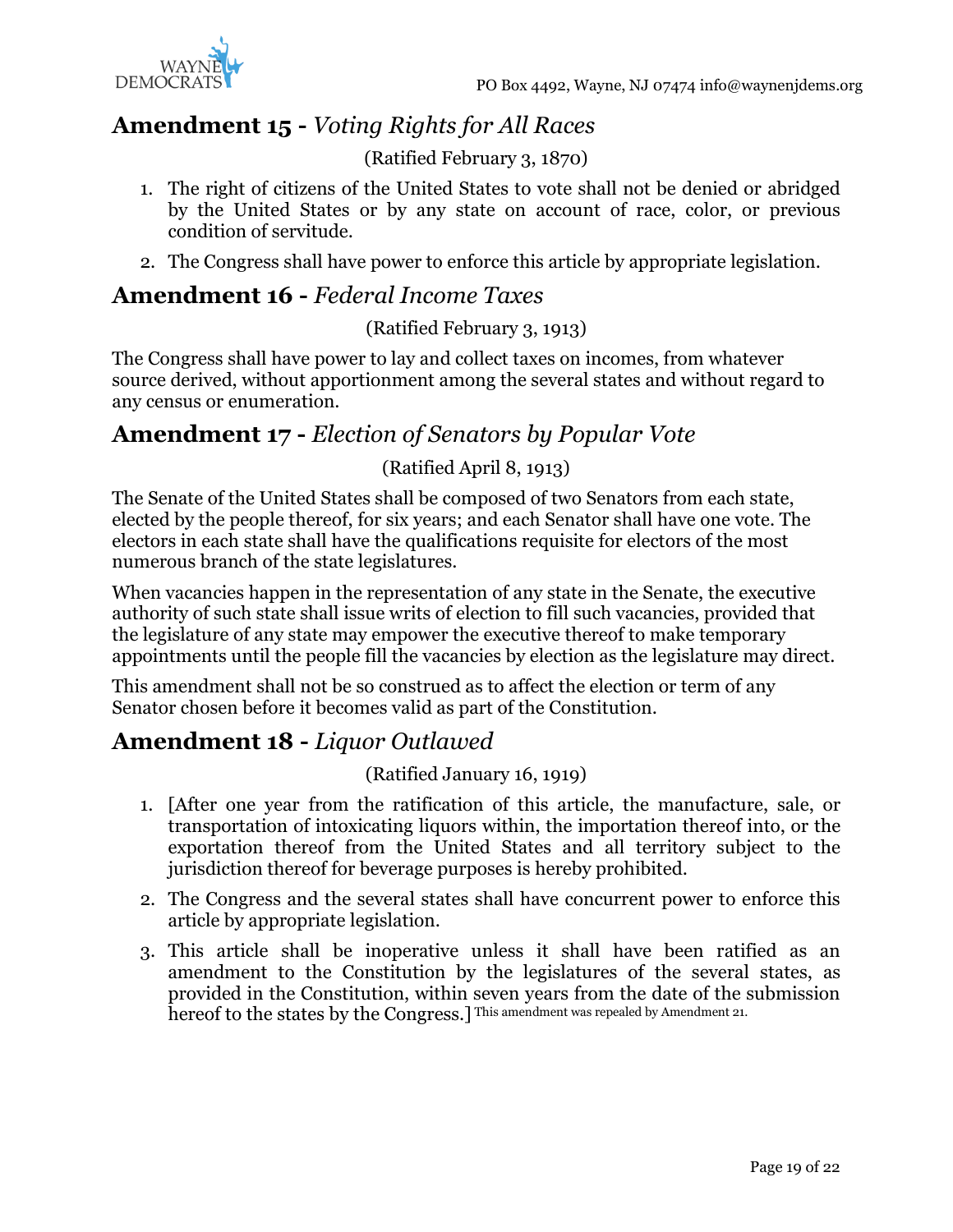

## <span id="page-19-0"></span>**Amendment 19 -** *Voting Rights for Men and Women*

## (Ratified August 18, 1920)

The right of citizens of the United States to vote shall not be denied or abridged by the United States or by any state on account of sex.

Congress shall have power to enforce this article by appropriate legislation.

#### **Amendment 20** *- Terms of the President and Congress; Replacing the President* (Ratified January 23, 1933)

- 1. The terms of the President and Vice President shall end at noon on the twentieth day of January, and the terms of Senators and Representatives at noon on the third day of January, of the years in which such terms would have ended if this article had not been ratified; and the terms of their successors shall then begin.
- 2. The Congress shall assemble at least once in every year, and such meeting shall begin at noon on the third day of January, unless they shall by law appoint a different day.
- 3. If, at the time fixed for the beginning of the term of the President, the Presidentelect shall have died, the Vice President-elect shall become President. If a President shall not have been chosen before the time fixed for the beginning of his term, or if the President-elect shall have failed to qualify, then the Vice President-elect shall act as President until a President shall have qualified; and the Congress may by law provide for the case wherein neither a President-elect nor a Vice President-elect shall have qualified, declaring who shall then act as President, or the manner in which one who is to act shall be selected, and such person shall act accordingly until a President or Vice President shall have qualified.
- 4. The Congress may by law provide for the case of the death of any of the persons from whom the House of Representatives may choose a President whenever the right of choice shall have devolved upon them, and for the case of the death of any of the persons from whom the Senate may choose a Vice President whenever the right of choice shall have devolved upon them.
- 5. Sections 1 and 2 shall take effect on the fifteenth day of October following the ratification of this article.
- 6. This article shall be inoperative unless it shall have been ratified as an amendment to the Constitution by the legislatures of three- fourths of the several states within seven years from the date of its submission.

## <span id="page-19-1"></span>**Amendment 21 -** *Control of Liquor Returned to the States*

#### (Ratified December 5, 1933)

- 1. The eighteenth article of amendment to the Constitution of the United States is hereby repealed.
- 2. The transportation or importation into any state, territory, or possession of the United States for delivery or use therein of intoxicating liquors, in violation of the laws thereof, is hereby prohibited.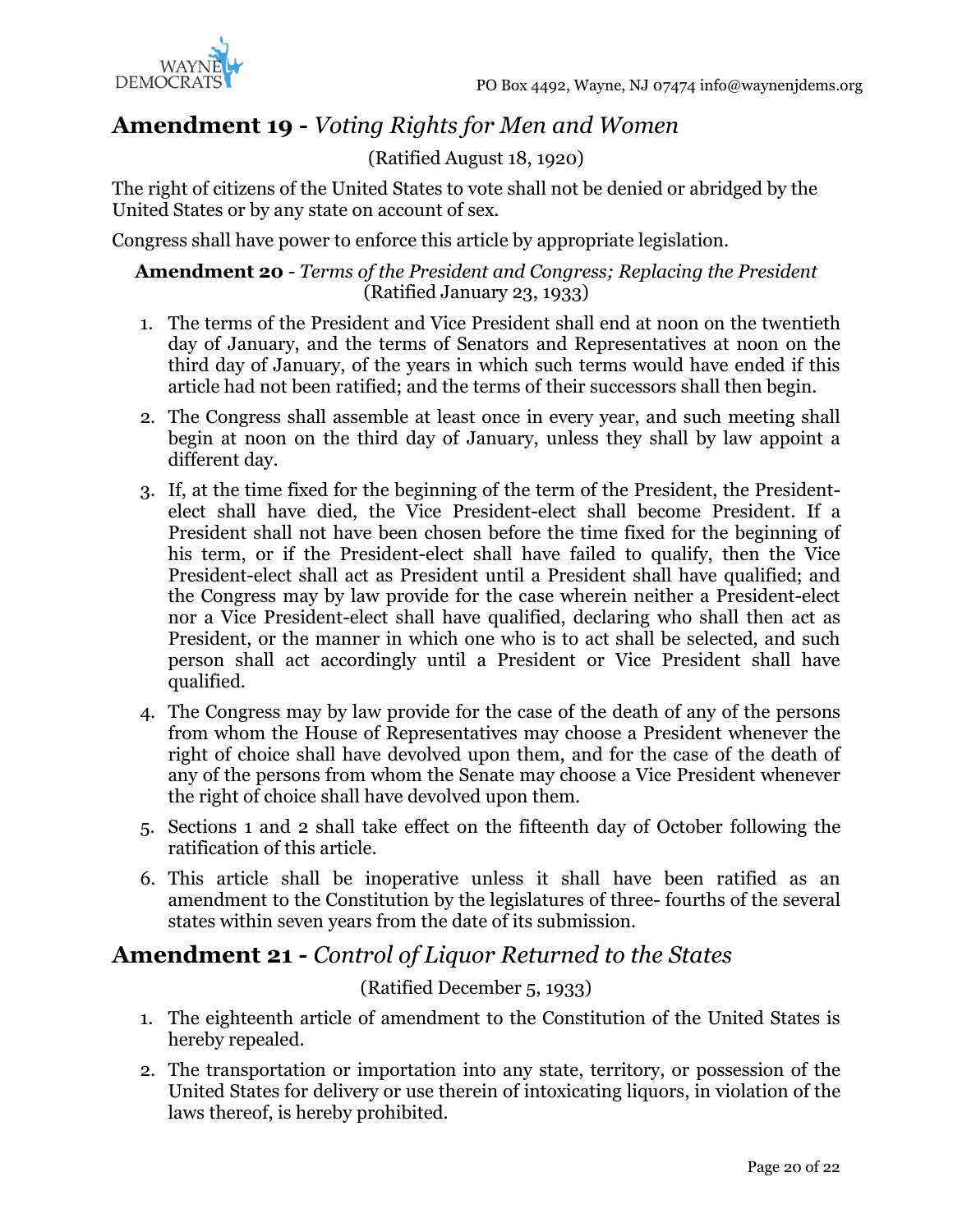

3. This article shall be inoperative unless it shall have been ratified as an amendment to the Constitution by conventions in the several states, as provided in the Constitution, within seven years from the date of the submission hereof to the states by the Congress.

## <span id="page-20-0"></span>**Amendment 22 -** *Presidents Limited to Two Terms*

#### (Ratified February 27, 1951)

- 1. No person shall be elected to the office of the President more than twice, and no person who has held the office of President, or acted as President, for more than two years of a term to which some other person was elected President shall be elected to the office of the President more than once. But this article shall not apply to any person holding the office of President when this article was proposed by the Congress, and shall not prevent any person who may be holding the office of President, or acting as President, during the term within which this article becomes operative from holding the office of President or acting as President during the remainder of such term.
- 2. This article shall be inoperative unless it shall have been ratified as an amendment to the Constitution by the legislatures of three- fourths of the several states within seven years from the date of its submission to the states by the Congress.

## <span id="page-20-1"></span>**Amendment 23 -** *Presidential Electors for the District of Columbia*

### (Ratified March 29, 1961)

- 1. The district constituting the seat of government of the United States shall appoint, in such manner as the Congress may direct, a number of electors of President and Vice President equal to the whole number of Senators and Representatives in Congress to which the district would be entitled if it were a state, but in no event more than the least populous state; they shall be in addition to those appointed by the states, but they shall be considered, for the purposes of the election of President and Vice President, to be electors appointed by a state; and they shall meet in the district and perform such duties as provided by the twelfth article of amendment.
- 2. The Congress shall have power to enforce this article by appropriate legislation.

## <span id="page-20-2"></span>**Amendment 24 -** *Voting Rights Protected from Taxes*

#### (Ratified January 23, 1964)

- 1. The right of citizens of the United States to vote in any primary or other election for President or Vice President, for electors for President or Vice President, or for Senator or Representative in Congress, shall not be denied or abridged by the United States or any state by reason of failure to pay any poll tax or other tax.
- 2. The Congress shall have power to enforce this article by appropriate legislation.